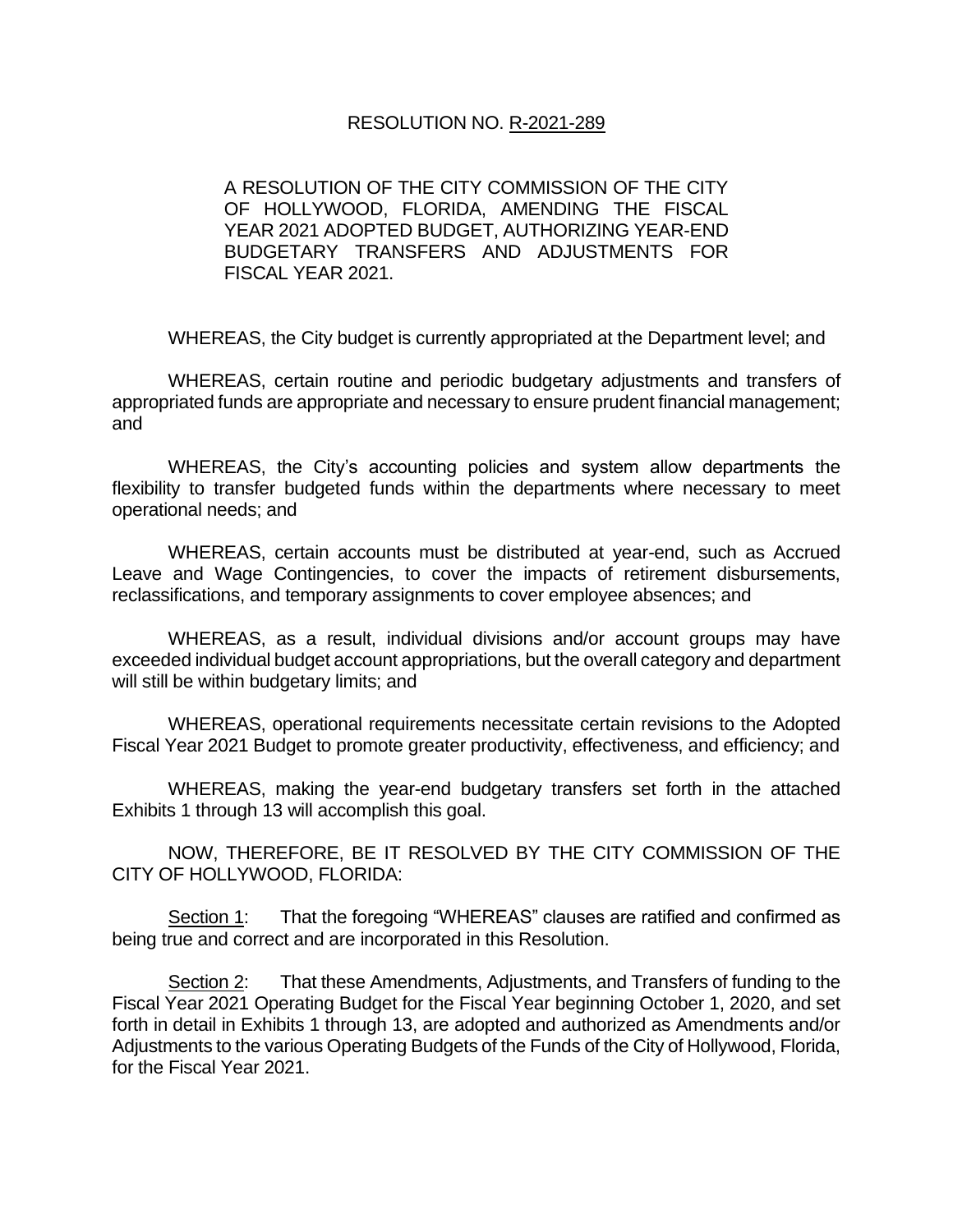A RESOLUTION OF THE CITY COMMISSION OF THE CITY OF HOLLYWOOD, FLORIDA, AMENDING THE FISCAL YEAR 2021 ADOPTED BUDGET, AUTHORIZING YEAR-END BUDGETARY TRANSFERS AND ADJUSTMENTS FOR FISCAL YEAR 2021.

Section 3: That the transfers and adjustments authorized by this Resolution shall be effective retroactive to September 30, 2021.

Section 4: That this Resolution shall be in full force and effect immediately upon its passage and adoption.

PASSED AND ADOPTED this 17th day of November, 2021.

 $\frac{1}{2}$  ,  $\frac{1}{2}$  ,  $\frac{1}{2}$  ,  $\frac{1}{2}$  ,  $\frac{1}{2}$  ,  $\frac{1}{2}$  ,  $\frac{1}{2}$  ,  $\frac{1}{2}$  ,  $\frac{1}{2}$  ,  $\frac{1}{2}$  ,  $\frac{1}{2}$  ,  $\frac{1}{2}$  ,  $\frac{1}{2}$  ,  $\frac{1}{2}$  ,  $\frac{1}{2}$  ,  $\frac{1}{2}$  ,  $\frac{1}{2}$  ,  $\frac{1}{2}$  ,  $\frac{1$ JOSH LEVY, MAYOR

ATTEST:

\_\_\_\_\_\_\_\_\_\_\_\_\_\_\_\_\_\_\_\_\_\_\_\_\_\_\_\_\_\_\_\_\_ PATRICIA A. CERNY, MMC CITY CLERK

APPROVED AS TO FORM AND LEGAL SUFFICIENCY for the use and reliance of the City of Hollywood, Florida, only.

\_\_\_\_\_\_\_\_\_\_\_\_\_\_\_\_\_\_\_\_\_\_\_\_\_\_\_\_\_\_\_\_\_ DOUGLAS R. GONZALES CITY ATTORNEY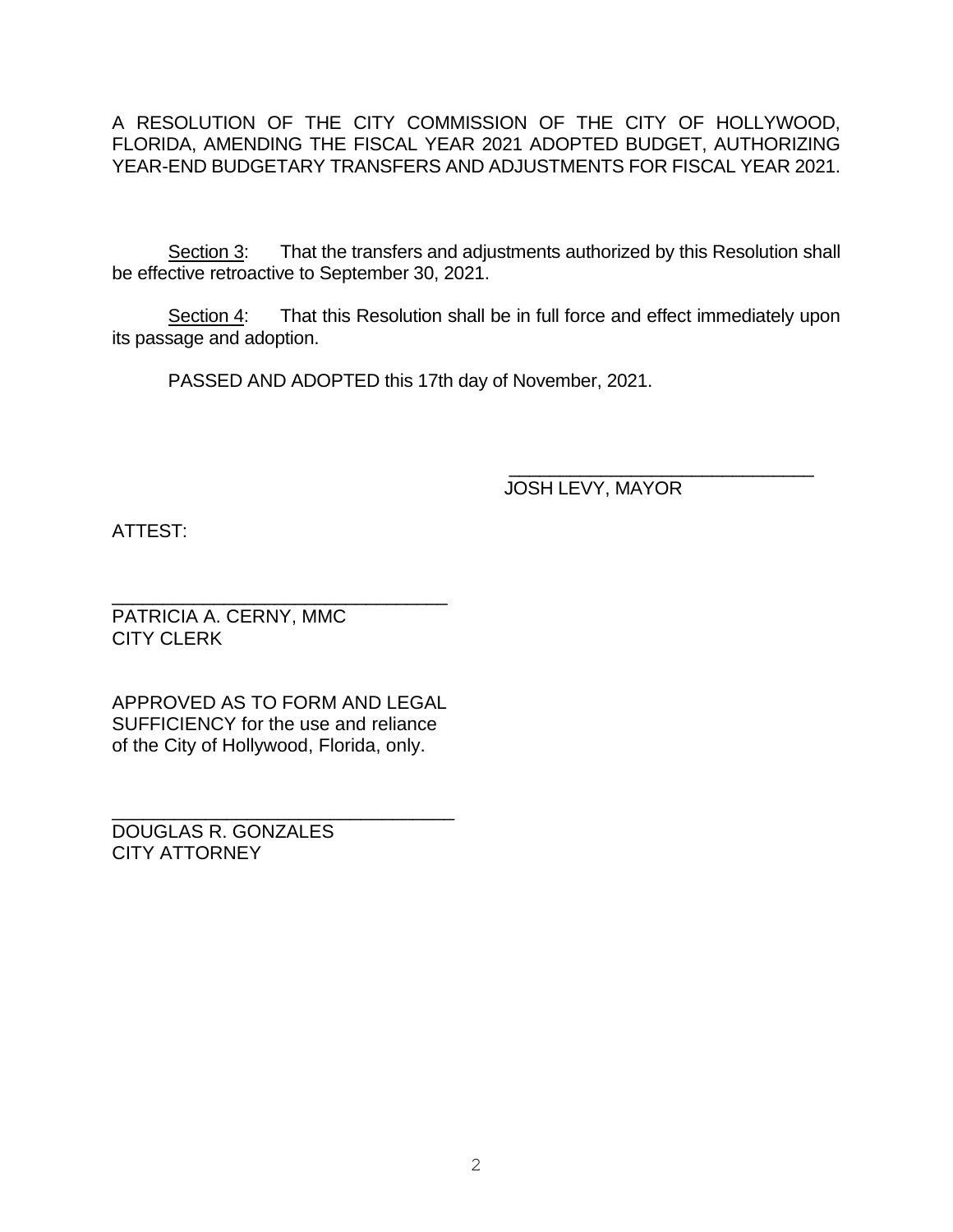The following items are transfers and/or reallocations of existing allocations between accounts in the FY 2021 Operating Budget within each respective department.

| <b>Description</b>   | <b>Account Number</b>                  | Amount        |
|----------------------|----------------------------------------|---------------|
| <b>Accrued Leave</b> | 001.190104.51900.512190.000000.000.000 | 2,433,909     |
| <b>Transfer To:</b>  |                                        |               |
| <b>Description</b>   | <b>Account Number</b>                  | <b>Amount</b> |
| <b>Accrued Leave</b> | 001.010101.51100.512190.000000.000.000 | 3,884         |
| <b>Accrued Leave</b> | 001.020101.51400.512190.000000.000.000 | 223,622       |
| <b>Accrued Leave</b> | 001.110101.51200.512190.000000.000.000 | 94,966        |
| <b>Accrued Leave</b> | 001.111001.51200.512190.000000.000.000 | 21,948        |
| <b>Accrued Leave</b> | 001.112001.51300.512190.000000.000.000 | 10,962        |
| <b>Accrued Leave</b> | 001.112002.51300.512190.000000.000.000 | 4,085         |
| <b>Accrued Leave</b> | 001.112003.51300.512190.000000.000.000 | 3,234         |
| <b>Accrued Leave</b> | 001.112005.51300.512190.000000.000.000 | 4,784         |
| <b>Accrued Leave</b> | 001.112007.51300.512190.000000.000.000 | 13,031        |
| <b>Accrued Leave</b> | 001.114001.55400.512190.000000.000.000 | 4,297         |
| <b>Accrued Leave</b> | 001.116001.51300.512190.000000.000.000 | 19,342        |
| <b>Accrued Leave</b> | 001.120101.51300.512190.000000.000.000 | 5,060         |
| <b>Accrued Leave</b> | 001.120201.51300.512190.000000.000.000 | 73,593        |
| <b>Accrued Leave</b> | 001.120301.51300.512190.000000.000.000 | 30,422        |
| <b>Accrued Leave</b> | 001.120501.51300.512190.000000.000.000 | 14,209        |
| <b>Accrued Leave</b> | 001.140101.51500.512190.000000.000.000 | 13,728        |
| <b>Accrued Leave</b> | 001.140202.51500.512190.000000.000.000 | 20,894        |
| <b>Accrued Leave</b> | 001.140401.51500.512190.000000.000.000 | 23,859        |
| <b>Accrued Leave</b> | 001.204001.52100.512190.000000.000.000 | 30,668        |
| <b>Accrued Leave</b> | 001.204002.52100.512190.000000.000.000 | 4,982         |
| <b>Accrued Leave</b> | 001.204003.52100.512190.000000.000.000 | 5,482         |
| <b>Accrued Leave</b> | 001.204101.52100.512190.000000.000.000 | 143,121       |
| <b>Accrued Leave</b> | 001.204103.52100.512190.000000.000.000 | 90,771        |
| <b>Accrued Leave</b> | 001.204104.52100.512190.000000.000.000 | 26,145        |
| <b>Accrued Leave</b> | 001.204105.52100.512190.000000.000.000 | 26,054        |
| <b>Accrued Leave</b> | 001.204301.52100.512190.000000.000.000 | 225,251       |
| <b>Accrued Leave</b> | 001.204401.52100.512190.000000.000.000 | 133,326       |
| <b>Accrued Leave</b> | 001.204403.52100.512190.000000.000.000 | 3,401         |
| <b>Accrued Leave</b> | 001.204404.52100.512190.000000.000.000 | 32,719        |
| <b>Accrued Leave</b> | 001.204501.52100.512190.000000.000.000 | 182,391       |
| <b>Accrued Leave</b> | 001.204502.52100.512190.000000.000.000 | 12,525        |
| <b>Accrued Leave</b> | 001.204503.52100.512190.000000.000.000 | 12,431        |
| <b>Accrued Leave</b> | 001.204504.52100.512190.000000.000.000 | 1,740         |
| <b>Accrued Leave</b> | 001.204601.52100.512190.000000.000.000 | 120,817       |
| <b>Accrued Leave</b> | 001.204602.52100.512190.000000.000.000 | 20,359        |
| <b>Accrued Leave</b> | 001.215001.52200.512190.000000.000.000 | 142,793       |
| <b>Accrued Leave</b> | 001.215101.52200.512190.000000.000.000 | 430,572       |
| <b>Accrued Leave</b> | 001.215102.52900.512190.000000.000.000 | 45,622        |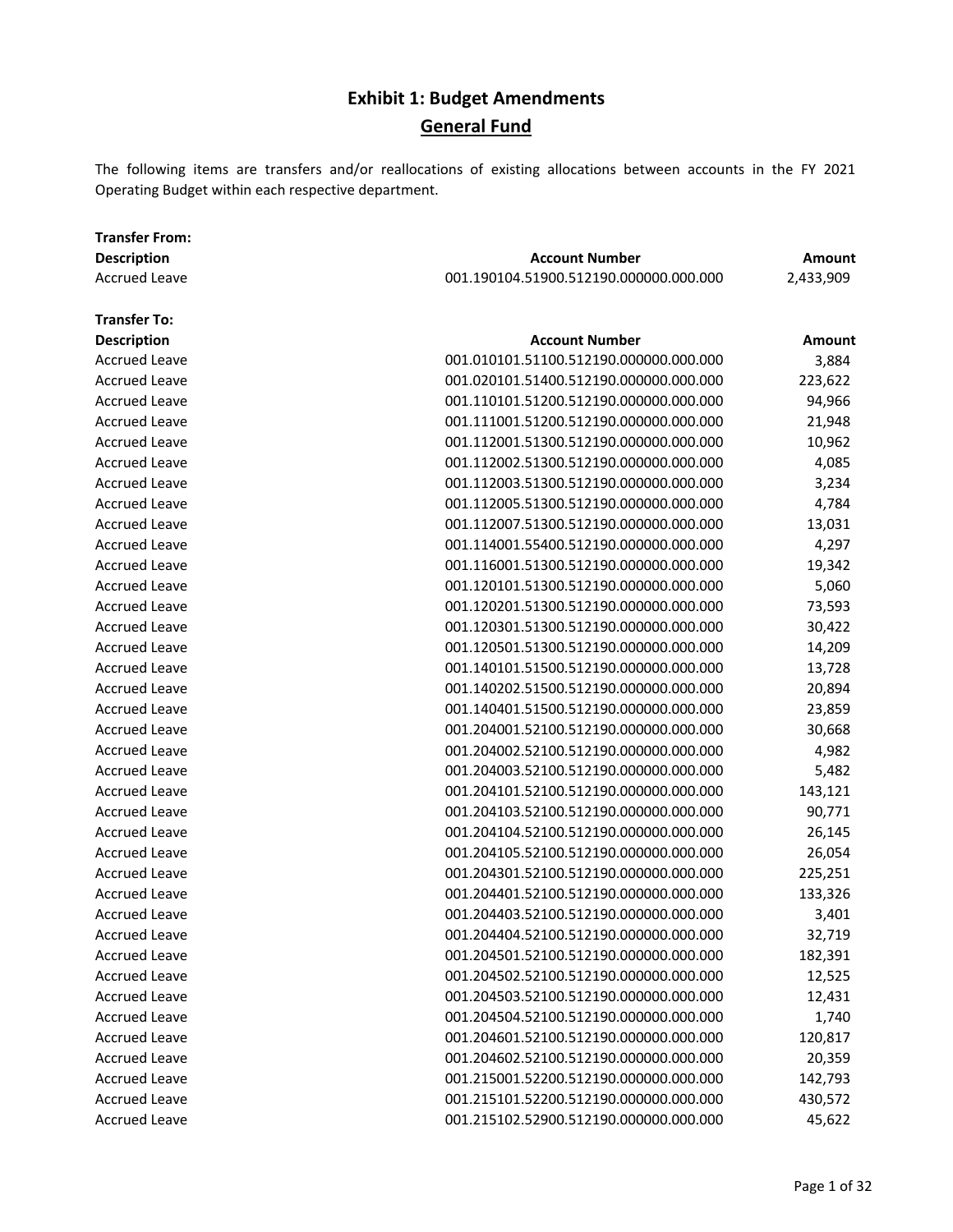| 001.215201.52200.512190.000000.000.000 | 17,856 |
|----------------------------------------|--------|
| 001.300101.57200.512190.000000.000.000 | 31,464 |
| 001.300201.57200.512190.000000.000.000 | 6,280  |
| 001.300301.57500.512190.000000.000.000 | 34,162 |
| 001.300401.57200.512190.000000.000.000 | 3,204  |
| 001.300601.57200.512190.000000.000.000 | 15,875 |
| 001.300602.57500.512190.000000.000.000 | 612    |
| 001.300701.57200.512190.000000.000.000 | 8,805  |
| 001.500101.51900.512190.000000.000.000 | 14,897 |
| 001.500202.54100.512190.000000.000.000 | 1,671  |
| 001.500203.51900.512190.000000.000.000 | 4,123  |
| 001.500204.51900.512190.000000.000.000 | 6,671  |
| 001.500301.51900.512190.000000.000.000 | 1,744  |
| 001.500302.54100.512190.000000.000.000 | 2,415  |
| 001.500303.51900.512190.000000.000.000 | 5,128  |
| 001.500304.51900.512190.000000.000.000 | 1,913  |
|                                        |        |

**Subtotal** 2,433,909

| <b>Description</b>                | <b>Account Number</b>                  | Amount |
|-----------------------------------|----------------------------------------|--------|
| Pension - General                 | 001.010101.51100.522300.000000.000.000 | 4,575  |
| Contractual Svc                   | 001.010101.51100.531170.000000.000.000 | 813    |
| Training                          | 001.010101.51100.540030.000000.000.000 | 16,500 |
| <b>Equipment Rental and Lease</b> | 001.010101.51100.544040.000000.000.000 | 4,500  |
| Printing and Binding              | 001.010101.51100.547120.000000.000.000 | 1,288  |
| Host Account                      | 001.010101.51100.559030.000000.000.000 | 4,500  |
|                                   |                                        |        |

#### **Subtotal** 32,176

**City Commission Transfer From:**

Accrued Leave Accrued Leave Accrued Leave Accrued Leave Accrued Leave Accrued Leave Accrued Leave Accrued Leave Accrued Leave Accrued Leave Accrued Leave Accrued Leave Accrued Leave Accrued Leave Accrued Leave Accrued Leave

| Transfer To:                                    |                                        |               |
|-------------------------------------------------|----------------------------------------|---------------|
| <b>Description</b>                              | <b>Account Number</b>                  | <b>Amount</b> |
| Salaries and Wages - Full Time                  | 001.010101.51100.512100.000000.000.000 | 20,100        |
| Social Security                                 | 001.010101.51100.521200.000000.000.000 | 1,075         |
| <b>General Pension Settlement Contributions</b> | 001.010101.51100.522391.000000.000.000 | 4,575         |
| <b>Employee Clearing Account</b>                | 001.010101.51100.549310.000000.000.000 | 2,340         |
| Office Supplies                                 | 001.010101.51100.551010.000000.000.000 | 575           |
| Professional Memberships                        | 001.010101.51100.554260.000000.000.000 | 3,511         |
| Subtotal                                        |                                        | 32,176        |
|                                                 |                                        |               |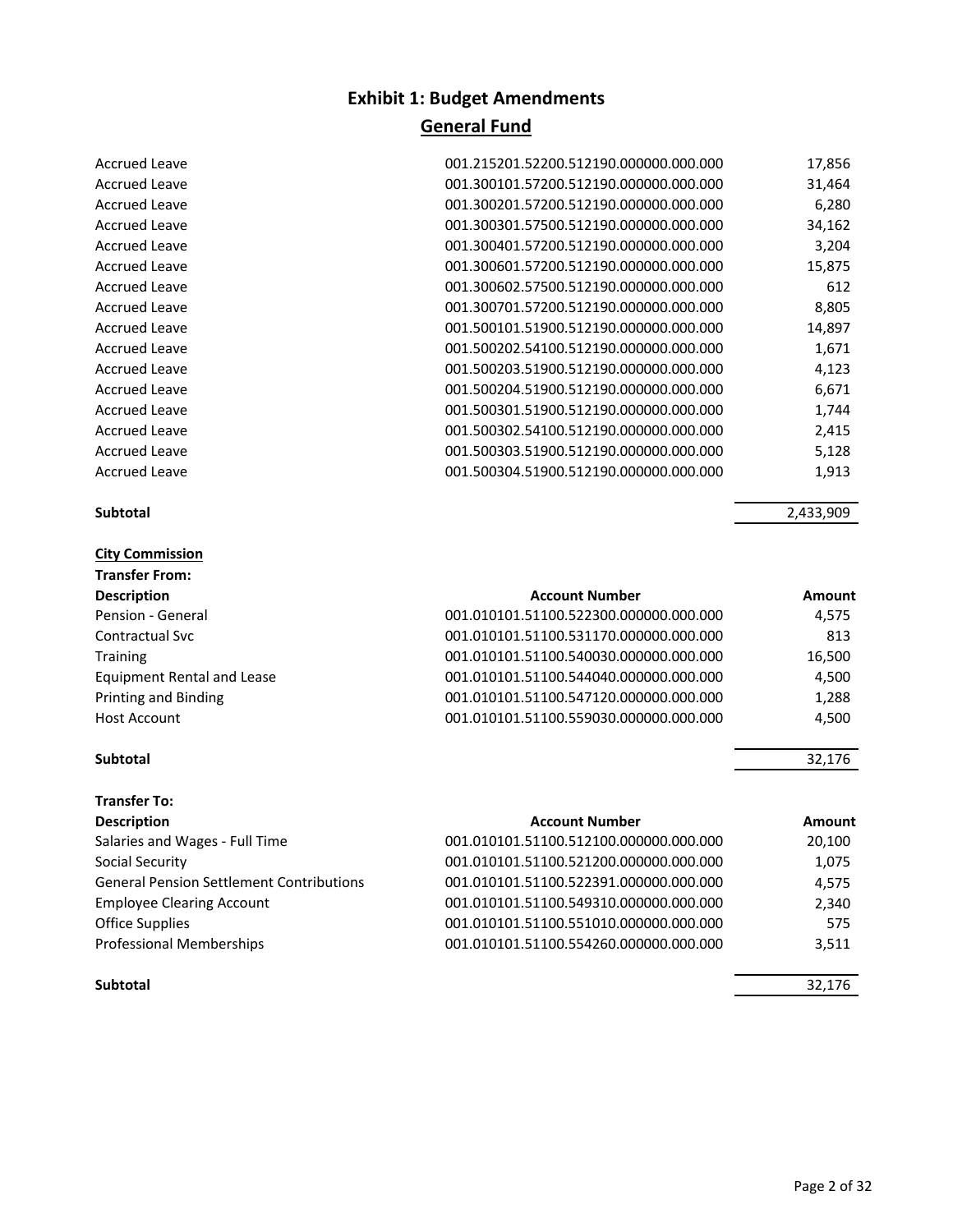#### **City Attorney**

| <b>Transfer From:</b>          |                                        |        |
|--------------------------------|----------------------------------------|--------|
| <b>Description</b>             | <b>Account Number</b>                  | Amount |
| Salaries and Wages - Part Time | 001.020101.51400.512120.000000.000.000 | 22.320 |
| Pension - General              | 001.020101.51400.522300.000000.000.000 | 17.043 |
| <b>Other Contractual</b>       | 001.020101.51400.534980.000000.000.000 | 1,358  |

#### **Subtotal** 40,721

| <b>Transfer To:</b>                             |                                        |        |
|-------------------------------------------------|----------------------------------------|--------|
| <b>Description</b>                              | <b>Account Number</b>                  | Amount |
| Salaries and Wages - Full Time                  | 001.020101.51400.512100.000000.000.000 | 22,926 |
| <b>General Pension Settlement Contributions</b> | 001.020101.51400.522391.000000.000.000 | 17,043 |
| Postage                                         | 001.020101.51400.542010.000000.000.000 | 7      |
| Office Supplies                                 | 001.020101.51400.551010.000000.000.000 | 35     |
| Transportation - Stipends ND                    | 001.020101.51400.640040.000000.000.000 | 710    |

#### **Subtotal** 40,721

**City Manager and Special Offices**

| <b>Transfer From:</b>          |                                        |        |
|--------------------------------|----------------------------------------|--------|
| <b>Description</b>             | <b>Account Number</b>                  | Amount |
| Pension - General              | 001.110101.51200.522300.000000.000.000 | 12,015 |
| Pension - Other                | 001.110101.51200.522360.000000.000.000 | 29,400 |
| <b>Contractual Svc</b>         | 001.110101.51200.531170.000000.000.000 | 4,795  |
| <b>Training</b>                | 001.110101.51200.540030.000000.000.000 | 14,700 |
| Salaries and Wages - Part Time | 001.110102.51200.512120.000000.000.000 | 43,270 |
| <b>Training</b>                | 001.110102.51200.540030.000000.000.000 | 10,000 |
| Pension - General              | 001.111001.51200.522300.000000.000.000 | 4,174  |
| Pension - General              | 001.112001.51300.522300.000000.000.000 | 4,565  |
| Pension - General              | 001.112002.51300.522300.000000.000.000 | 3,251  |
| <b>Advertising Costs</b>       | 001.112002.51300.549720.000000.000.000 | 791    |
| Pension - General              | 001.112003.51300.522300.000000.000.000 | 1,010  |
| Pension - General              | 001.112005.51300.522300.000000.000.000 | 1,054  |
| Salaries and Wages - Full Time | 001.112007.51300.512100.000000.000.000 | 38,975 |
| Pension - General              | 001.112007.51300.522300.000000.000.000 | 2,724  |
| Social Security                | 001.114001.55400.521200.000000.000.000 | 877    |
| Pension - General              | 001.114001.55400.522300.000000.000.000 | 5,217  |
| Salaries and Wages - Full Time | 001.116001.51300.512100.000000.000.000 | 1,195  |
| Pension - General              | 001.116001.51300.522300.000000.000.000 | 8,939  |

**Subtotal** 186,952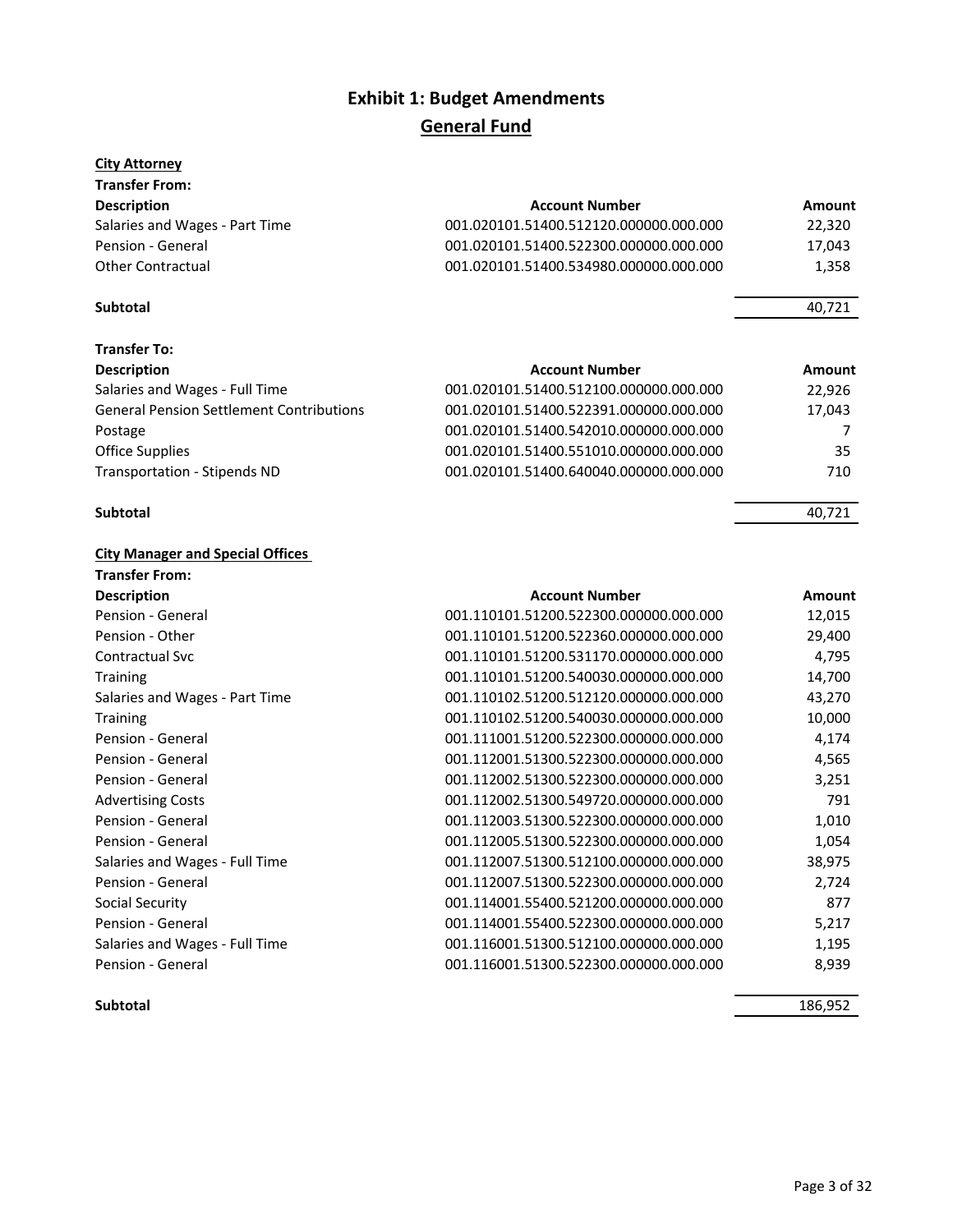### **Transfer To:**

| <b>Description</b>                              | <b>Account Number</b>                  | <b>Amount</b> |
|-------------------------------------------------|----------------------------------------|---------------|
| Salaries and Wages - Full Time                  | 001.110101.51200.512100.000000.000.000 | 66,565        |
| <b>Deferred Compensation 457</b>                | 001.110101.51200.522010.000000.000.000 | 2,000         |
| <b>General Pension Settlement Contributions</b> | 001.110101.51200.522391.000000.000.000 | 12,015        |
| <b>Employee Clearing Account</b>                | 001.110101.51200.549310.000000.000.000 | 4,200         |
| <b>General Pension Settlement Contributions</b> | 001.111001.51200.522391.000000.000.000 | 4,174         |
| Salaries and Wages - Full Time                  | 001.112001.51300.512100.000000.000.000 | 4,030         |
| <b>General Pension Settlement Contributions</b> | 001.112001.51300.522391.000000.000.000 | 4,565         |
| <b>Equipment Rental and Lease</b>               | 001.112001.51300.544040.000000.000.000 | 23            |
| Salaries and Wages - Full Time                  | 001.112002.51300.512100.000000.000.000 | 4,091         |
| <b>Social Security</b>                          | 001.112002.51300.521200.000000.000.000 | 58            |
| <b>General Pension Settlement Contributions</b> | 001.112002.51300.522391.000000.000.000 | 3,251         |
| <b>Medical Sycs</b>                             | 001.112002.51300.531160.000000.000.000 | 2,400         |
| <b>Employee Clearing Account</b>                | 001.112002.51300.549310.000000.000.000 | 22,045        |
| <b>Transportation - Stipends ND</b>             | 001.112002.51300.640040.000000.000.000 | 1,400         |
| <b>Social Security</b>                          | 001.112003.51300.521200.000000.000.000 | 210           |
| <b>General Pension Settlement Contributions</b> | 001.112003.51300.522391.000000.000.000 | 1,010         |
| <b>Employee Clearing Account</b>                | 001.112003.51300.549310.000000.000.000 | 1,200         |
| Salaries and Wages - Full Time                  | 001.112005.51300.512100.000000.000.000 | 2,619         |
| <b>Social Security</b>                          | 001.112005.51300.521200.000000.000.000 | 90            |
| <b>General Pension Settlement Contributions</b> | 001.112005.51300.522391.000000.000.000 | 1,054         |
| <b>Medical Svcs</b>                             | 001.112005.51300.531160.000000.000.000 | 905           |
| <b>Transportation - Stipends ND</b>             | 001.112005.51300.640040.000000.000.000 | 695           |
| <b>General Pension Settlement Contributions</b> | 001.112007.51300.522391.000000.000.000 | 2,724         |
| <b>General Pension Settlement Contributions</b> | 001.114001.55400.522391.000000.000.000 | 5,217         |
| <b>Operating Supplies</b>                       | 001.114001.55400.552010.000000.000.000 | 36            |
| Telephone - Stipends ND                         | 001.114001.55400.641020.000000.000.000 | 841           |
| <b>General Pension Settlement Contributions</b> | 001.116001.51300.522391.000000.000.000 | 8,939         |
| <b>Transportation - Stipends ND</b>             | 001.116001.51300.640040.000000.000.000 | 95            |
| Telephone - Stipends ND                         | 001.116001.51300.641020.000000.000.000 | 1,100         |
| Pension - Other                                 | 001.204001.52100.522360.000000.000.000 | 29,400        |
|                                                 |                                        |               |

#### **Subtotal** 186,952

**Financial Services**

| <b>Account Number</b>                  | Amount |
|----------------------------------------|--------|
| 001.120101.51300.512100.000000.000.000 | 12,151 |
| 001.120101.51300.522300.000000.000.000 | 2,819  |
| 001.120201.51300.512100.000000.000.000 | 50,000 |
| 001.120201.51300.522300.000000.000.000 | 12,012 |
| 001.120301.51300.522300.000000.000.000 | 13,219 |
| 001.120501.51300.512100.000000.000.000 | 44,915 |
| 001.120501.51300.522300.000000.000.000 | 8,127  |
|                                        |        |

#### **Subtotal** 143,243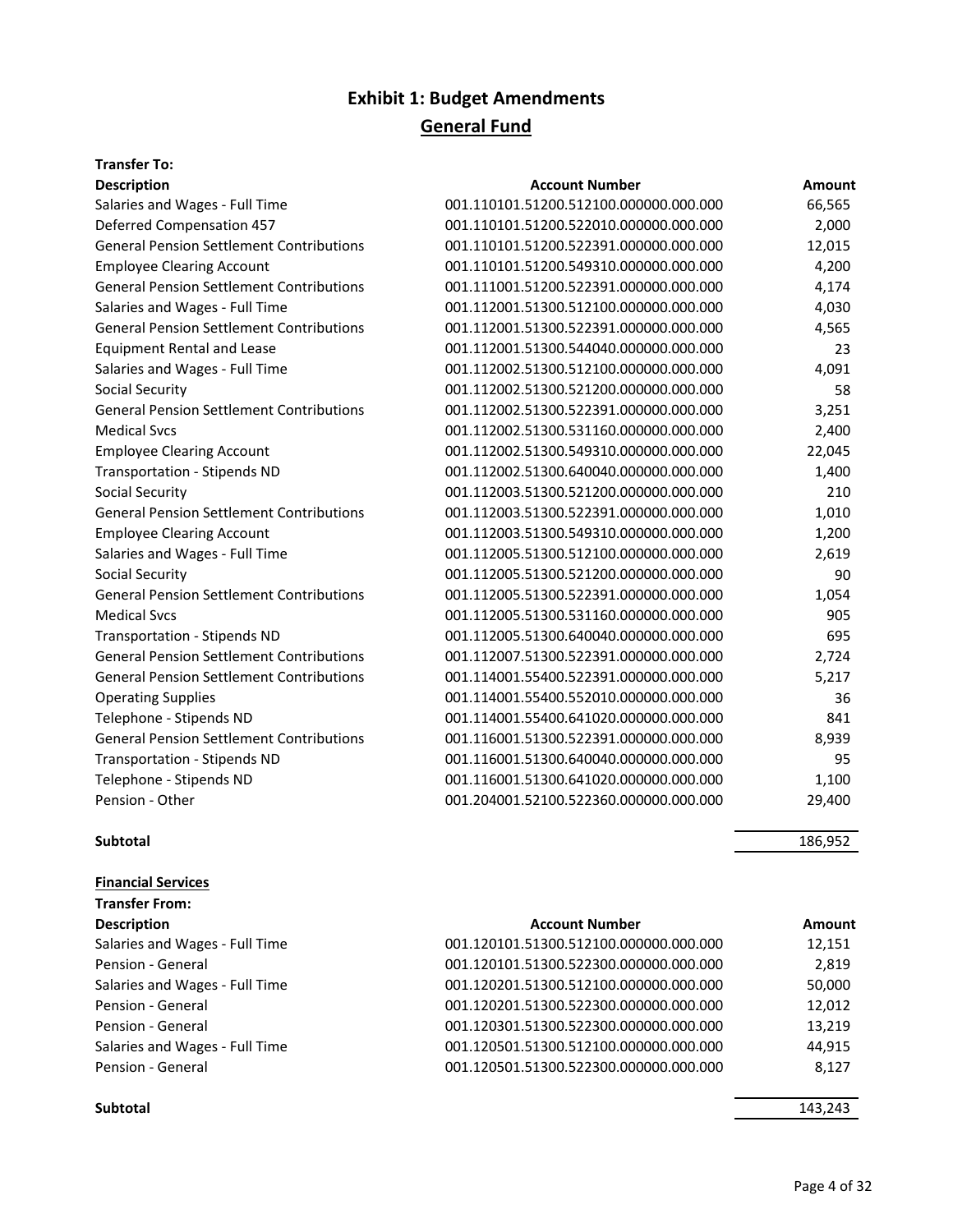#### **Transfer To:**

| <b>Description</b>                              | <b>Account Number</b>                  | Amount |
|-------------------------------------------------|----------------------------------------|--------|
| Salaries and Wages Temporary                    | 001.120101.51300.513100.000000.000.000 | 25,000 |
| <b>General Pension Settlement Contributions</b> | 001.120101.51300.522391.000000.000.000 | 2,819  |
| <b>Equipment Rental and Lease</b>               | 001.120101.51300.544040.000000.000.000 | 3,405  |
| Salaries and Wages - Part Time                  | 001.120201.51300.512120.000000.000.000 | 112    |
| Social Security                                 | 001.120201.51300.521200.000000.000.000 | 654    |
| <b>General Pension Settlement Contributions</b> | 001.120201.51300.522391.000000.000.000 | 12,012 |
| <b>Consulting Services</b>                      | 001.120201.51300.531300.000000.000.000 | 500    |
| <b>Accounting Services</b>                      | 001.120201.51300.532540.000000.000.000 | 4,000  |
| <b>Printing and Binding</b>                     | 001.120201.51300.547120.000000.000.000 | 630    |
| Comp Hardware and Software <\$5000              | 001.120201.51300.552150.000000.000.000 | 400    |
| Salaries and Wages - Full Time                  | 001.120301.51300.512100.000000.000.000 | 24,225 |
| Overtime                                        | 001.120301.51300.514120.000000.000.000 | 46     |
| Social Security                                 | 001.120301.51300.521200.000000.000.000 | 2,458  |
| <b>General Pension Settlement Contributions</b> | 001.120301.51300.522391.000000.000.000 | 13,219 |
| Merchant Fees - Credit Card                     | 001.120301.51300.535150.000000.000.000 | 45,000 |
| <b>Professional Memberships</b>                 | 001.120301.51300.554260.000000.000.000 | 340    |
| Overtime                                        | 001.120501.51300.514120.000000.000.000 | 40     |
| <b>General Pension Settlement Contributions</b> | 001.120501.51300.522391.000000.000.000 | 8,127  |
| <b>Employee Clearing Account</b>                | 001.120501.51300.549310.000000.000.000 | 256    |
|                                                 |                                        |        |

#### **Subtotal** 143,243

### **Development Services Transfer From: Description Account Number Amount Amount** Pension - General 2,414 and 201.140101.51500.522300.000000.000.000 4,414 Contractual Svc 001.140101.51500.531170.000000.000.000 23,000 Training 3,000 and 3,000 and 3,000 and 501.140101.51500.540030.000000.000.000 Office Supplies 001.140101.51500.551010.000000.000.000 1,280 Professional Memberships 001.140101.51500.554260.000000.000.000 2,700 Salaries and Wages - Full Time  $001.140202.51500.512100.000000.000.000$  15,012 Pension - General 2.937 Salaries and Wages - Part Time  $001.140401.51500.512120.000000.00000$  8,563 Pension - General 2,452 Pension - General 20,253 and 201.220101.53900.522300.000000.000.000 20,253 Computer Software Greater than 1k 001.220101.53900.564420.001402.000.000 56,739

#### **Subtotal** 156,350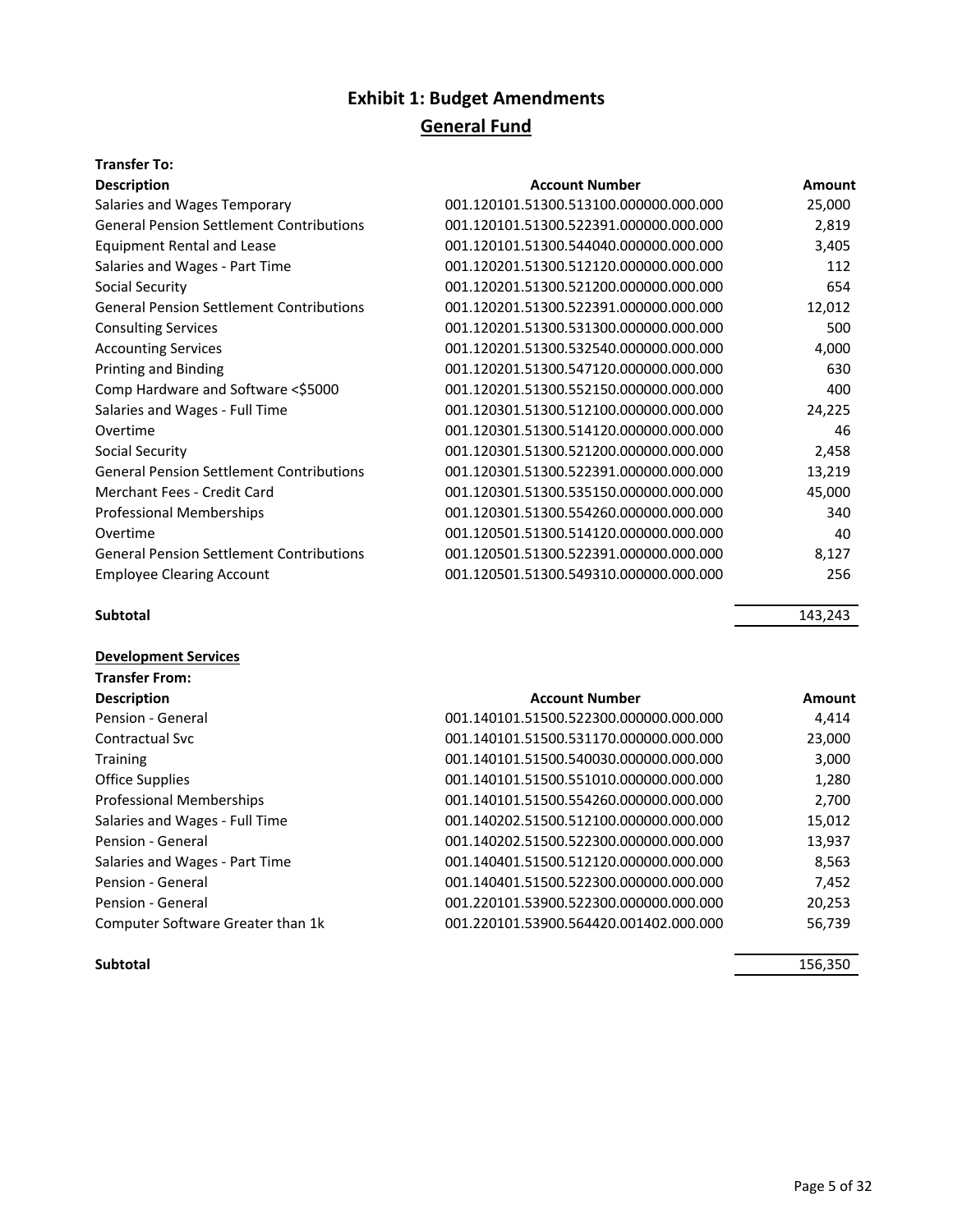### **Transfer To:**

| <b>Description</b>                              | <b>Account Number</b>                  | <b>Amount</b> |
|-------------------------------------------------|----------------------------------------|---------------|
| Salaries and Wages - Full Time                  | 001.140101.51500.512100.000000.000.000 | 15,960        |
| Social Security                                 | 001.140101.51500.521200.000000.000.000 | 166           |
| <b>General Pension Settlement Contributions</b> | 001.140101.51500.522391.000000.000.000 | 4,414         |
| <b>Consulting Services</b>                      | 001.140101.51500.531300.000000.000.000 | 22,695        |
| Transportation - Stipends ND                    | 001.140101.51500.640040.000000.000.000 | 2,405         |
| Telephone - Stipends ND                         | 001.140101.51500.641020.000000.000.000 | 425           |
| Overtime                                        | 001.140202.51500.514120.000000.000.000 | 3,023         |
| <b>General Pension Settlement Contributions</b> | 001.140202.51500.522391.000000.000.000 | 13,937        |
| <b>Employee Clearing Account</b>                | 001.140202.51500.549310.000000.000.000 | 318           |
| Overtime                                        | 001.140401.51500.514120.000000.000.000 | 648           |
| <b>Deferred Compensation 457</b>                | 001.140401.51500.522010.000000.000.000 | 1,000         |
| <b>General Pension Settlement Contributions</b> | 001.140401.51500.522391.000000.000.000 | 7,452         |
| <b>Recording Fees</b>                           | 001.140401.51500.547110.000000.000.000 | 2,185         |
| <b>Printing and Binding</b>                     | 001.140401.51500.547120.000000.000.000 | 4,730         |
| Salaries and Wages - Full Time                  | 001.220101.53900.512100.000000.000.000 | 15,445        |
| Salaries and Wages - Part Time                  | 001.220101.53900.512120.000000.000.000 | 8,145         |
| Social Security                                 | 001.220101.53900.521200.000000.000.000 | 8,553         |
| Deferred Compensation 457                       | 001.220101.53900.522010.000000.000.000 | 13,825        |
| <b>General Pension Settlement Contributions</b> | 001.220101.53900.522391.000000.000.000 | 20,253        |
| Legal Services - CE Board                       | 001.220101.53900.531240.000000.000.000 | 750           |
| Vehicle Rental - Leased                         | 001.220101.53900.540050.000000.000.000 | 315           |
| Postage                                         | 001.220101.53900.542010.000000.000.000 | 3,356         |
| <b>Equipment Rental and Lease</b>               | 001.220101.53900.544040.000000.000.000 | 940           |
| <b>Office Supplies</b>                          | 001.220101.53900.551010.000000.000.000 | 810           |
| <b>Professional Memberships</b>                 | 001.220101.53900.554260.000000.000.000 | 1,000         |
| <b>Central Services - Fleet ND</b>              | 001.220101.53900.640010.000000.000.000 | 3,600         |
|                                                 |                                        |               |

#### **Subtotal** 156,350

**Police Department**

| <b>Transfer From:</b>          |                                        |         |
|--------------------------------|----------------------------------------|---------|
| <b>Description</b>             | <b>Account Number</b>                  | Amount  |
| Paid Leave                     | 001.204001.52100.512140.000000.000.000 | 286,637 |
| Pension - General              | 001.204001.52100.522300.000000.000.000 | 6,508   |
| Pension - General              | 001.204002.52100.522300.000000.000.000 | 557     |
| Pension - General              | 001.204003.52100.522300.000000.000.000 | 4,091   |
| Pension - General              | 001.204101.52100.522300.000000.000.000 | 4,421   |
| Pension - General              | 001.204103.52100.522300.000000.000.000 | 13,048  |
| Pension - General              | 001.204104.52100.522300.000000.000.000 | 8,509   |
| Pension - General              | 001.204105.52100.522300.000000.000.000 | 7,740   |
| Pension - General              | 001.204301.52100.522300.000000.000.000 | 4,364   |
| Pension - General              | 001.204303.52100.522300.000000.000.000 | 1,517   |
| Salaries and Wages - Full Time | 001.204401.52100.512100.000000.000.000 | 174,511 |
| Pension - General              | 001.204401.52100.522300.000000.000.000 | 6,062   |
| Pension - General              | 001.204501.52100.522300.000000.000.000 | 2,625   |
| Pension - General              | 001.204502.52100.522300.000000.000.000 | 7,882   |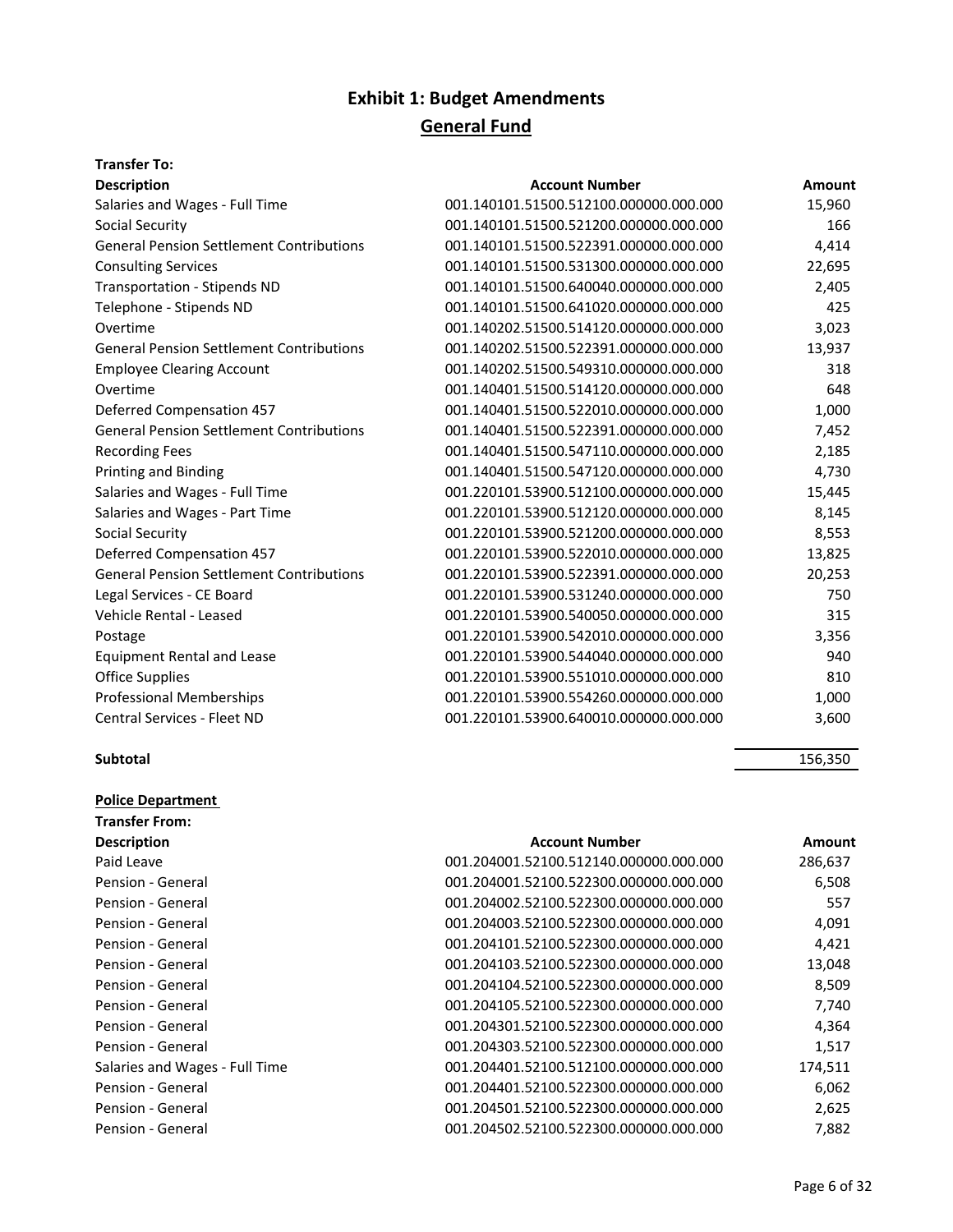| Salaries and Wages - Full Time | 001.204601.52100.512100.000000.000.000 | 779.317 |
|--------------------------------|----------------------------------------|---------|
| Pension - General              | 001.204601.52100.522300.000000.000.000 | 5.970   |

#### **Subtotal** 1,313,759

| <b>Transfer To:</b>                             |                                        |        |
|-------------------------------------------------|----------------------------------------|--------|
| <b>Description</b>                              | <b>Account Number</b>                  | Amount |
| Salaries and Wages - Full Time                  | 001.204001.52100.512100.000000.000.000 | 92,763 |
| Police Salary Incentive                         | 001.204001.52100.512130.000000.000.000 | 480    |
| Overtime                                        | 001.204001.52100.514120.000000.000.000 | 36,879 |
| <b>General Pension Settlement Contributions</b> | 001.204001.52100.522391.000000.000.000 | 6,508  |
| <b>Clothing Allowance</b>                       | 001.204001.52100.534620.000000.000.000 | 1,200  |
| <b>Cleaning Allowance</b>                       | 001.204001.52100.534630.000000.000.000 | 601    |
| <b>Transportation - Stipends ND</b>             | 001.204001.52100.640040.000000.000.000 | 6,001  |
| Telephone - Stipends ND                         | 001.204001.52100.641020.000000.000.000 | 2,041  |
| Gas ND                                          | 001.204001.52100.643540.000000.000.000 | 29     |
| Salaries and Wages - Full Time                  | 001.204002.52100.512100.000000.000.000 | 11,557 |
| Overtime                                        | 001.204002.52100.514120.000000.000.000 | 41,484 |
| Social Security                                 | 001.204002.52100.521200.000000.000.000 | 1,759  |
| <b>General Pension Settlement Contributions</b> | 001.204002.52100.522391.000000.000.000 | 557    |
| <b>RHSA Contribution</b>                        | 001.204002.52100.523280.000000.000.000 | 560    |
| <b>Clothing Allowance</b>                       | 001.204002.52100.534620.000000.000.000 | 162    |
| Telephone - Stipends ND                         | 001.204002.52100.641020.000000.000.000 | 70     |
| Salaries and Wages - Part Time                  | 001.204003.52100.512120.000000.000.000 | 2,213  |
| <b>Deferred Compensation 457</b>                | 001.204003.52100.522010.000000.000.000 | 1,000  |
| <b>General Pension Settlement Contributions</b> | 001.204003.52100.522391.000000.000.000 | 4,091  |
| Salaries and Wages - Full Time                  | 001.204101.52100.512100.000000.000.000 | 82,448 |
| Police Salary Incentive                         | 001.204101.52100.512130.000000.000.000 | 1,200  |
| Overtime                                        | 001.204101.52100.514120.000000.000.000 | 23,413 |
| <b>General Pension Settlement Contributions</b> | 001.204101.52100.522391.000000.000.000 | 4,421  |
| <b>RHSA Contribution</b>                        | 001.204101.52100.523280.000000.000.000 | 2,340  |
| Overtime                                        | 001.204103.52100.514120.000000.000.000 | 1,870  |
| <b>General Pension Settlement Contributions</b> | 001.204103.52100.522391.000000.000.000 | 13,048 |
| <b>General Pension Settlement Contributions</b> | 001.204104.52100.522391.000000.000.000 | 8,509  |
| <b>Deferred Compensation 457</b>                | 001.204105.52100.522010.000000.000.000 | 1,000  |
| <b>General Pension Settlement Contributions</b> | 001.204105.52100.522391.000000.000.000 | 7,740  |
| <b>Training</b>                                 | 001.204105.52100.540030.000000.000.000 | 142    |
| Postage                                         | 001.204105.52100.542010.000000.000.000 | 297    |
| <b>Employee Clearing Account</b>                | 001.204105.52100.549310.000000.000.000 | 96     |
| <b>Operating Supplies</b>                       | 001.204105.52100.552010.000000.000.000 | 44     |
| Salaries and Wages - Part Time                  | 001.204301.52100.512120.000000.000.000 | 64,908 |
| Police Salary Incentive                         | 001.204301.52100.512130.000000.000.000 | 2,072  |
| <b>General Pension Settlement Contributions</b> | 001.204301.52100.522391.000000.000.000 | 4,364  |
| <b>RHSA Contribution</b>                        | 001.204301.52100.523280.000000.000.000 | 2,520  |
| Telephone - Stipends ND                         | 001.204301.52100.641020.000000.000.000 | 306    |
| Salaries and Wages - Full Time                  | 001.204303.52100.512100.000000.000.000 | 82,944 |
| Police Salary Incentive                         | 001.204303.52100.512130.000000.000.000 | 3,421  |
| Overtime                                        | 001.204303.52100.514120.000000.000.000 | 27,253 |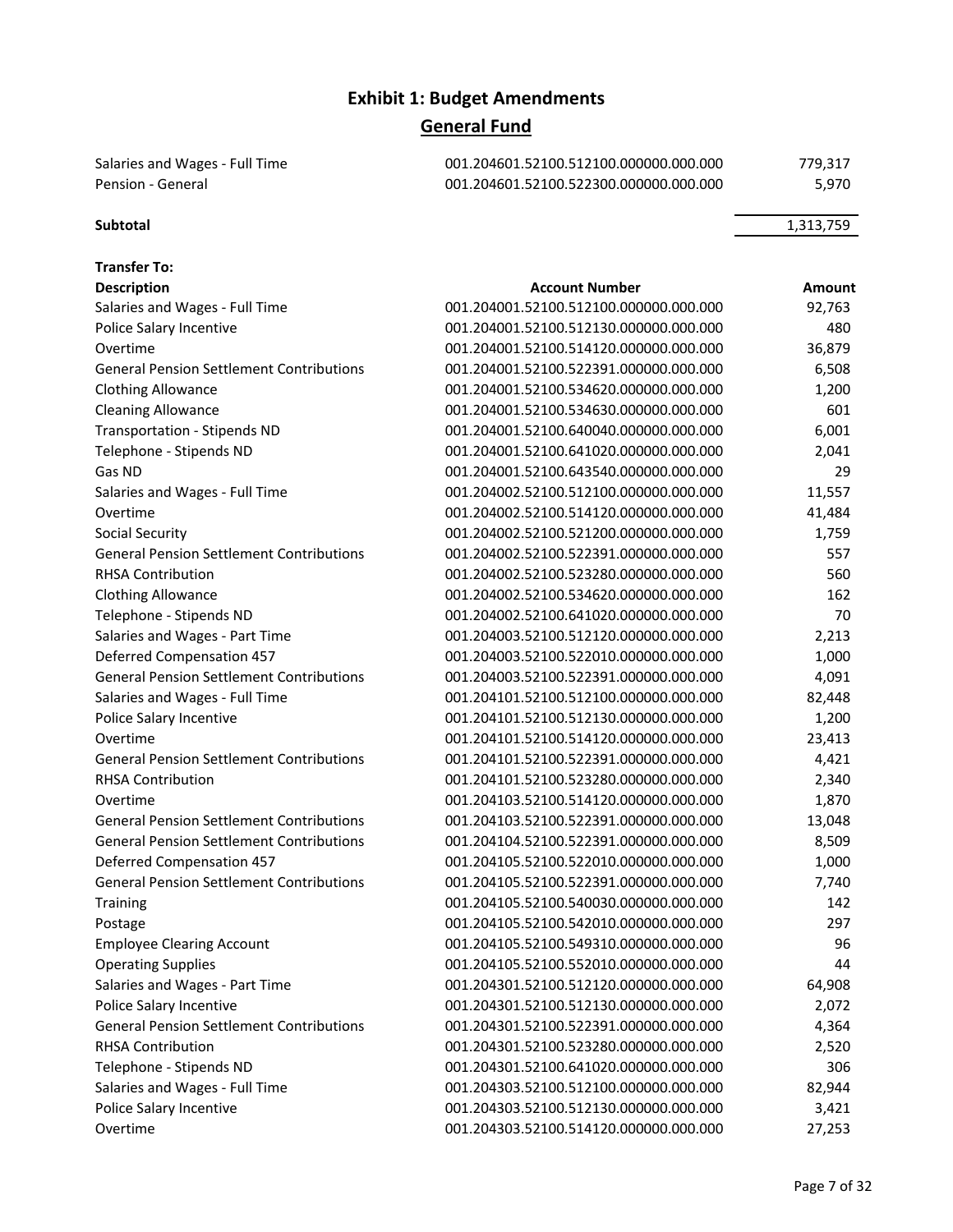| <b>General Pension Settlement Contributions</b> | 001.204303.52100.522391.000000.000.000 | 1,517   |
|-------------------------------------------------|----------------------------------------|---------|
| <b>RHSA Contribution</b>                        | 001.204303.52100.523280.000000.000.000 | 1,870   |
| Overtime                                        | 001.204401.52100.514120.000000.000.000 | 88,437  |
| <b>Deferred Compensation 457</b>                | 001.204401.52100.522010.000000.000.000 | 2,000   |
| <b>General Pension Settlement Contributions</b> | 001.204401.52100.522391.000000.000.000 | 6,062   |
| <b>RHSA Contribution</b>                        | 001.204401.52100.523280.000000.000.000 | 8,105   |
| <b>Clothing Allowance</b>                       | 001.204401.52100.534620.000000.000.000 | 1,200   |
| Consumable Equipment and Tool                   | 001.204401.52100.552140.000000.000.000 | 68      |
| <b>RHSA Contribution</b>                        | 001.204403.52100.523280.000000.000.000 | 570     |
| Overtime                                        | 001.204404.52100.514120.000000.000.000 | 51,651  |
| Social Security                                 | 001.204404.52100.521200.000000.000.000 | 1,184   |
| <b>RHSA Contribution</b>                        | 001.204404.52100.523280.000000.000.000 | 710     |
| Telephone - Stipends ND                         | 001.204404.52100.641020.000000.000.000 | 122     |
| Overtime                                        | 001.204501.52100.514120.000000.000.000 | 90,688  |
| <b>Social Security</b>                          | 001.204501.52100.521200.000000.000.000 | 877     |
| <b>General Pension Settlement Contributions</b> | 001.204501.52100.522391.000000.000.000 | 2,625   |
| <b>RHSA Contribution</b>                        | 001.204501.52100.523280.000000.000.000 | 7,375   |
| <b>Cleaning Allowance</b>                       | 001.204501.52100.534630.000000.000.000 | 2,287   |
| Telephone - Stipends ND                         | 001.204501.52100.641020.000000.000.000 | 3,965   |
| <b>Deferred Compensation 457</b>                | 001.204502.52100.522010.000000.000.000 | 1,000   |
| <b>General Pension Settlement Contributions</b> | 001.204502.52100.522391.000000.000.000 | 7,882   |
| Police Salary Incentive                         | 001.204503.52100.512130.000000.000.000 | 985     |
| Overtime                                        | 001.204503.52100.514120.000000.000.000 | 164,130 |
| <b>Social Security</b>                          | 001.204503.52100.521200.000000.000.000 | 9,903   |
| <b>RHSA Contribution</b>                        | 001.204503.52100.523280.000000.000.000 | 1,210   |
| <b>Cleaning Allowance</b>                       | 001.204503.52100.534630.000000.000.000 | 4,373   |
| <b>RHSA Contribution</b>                        | 001.204504.52100.523280.000000.000.000 | 575     |
| <b>Cleaning Allowance</b>                       | 001.204504.52100.534630.000000.000.000 | 4,120   |
| Salaries and Wages - Part Time                  | 001.204601.52100.512120.000000.000.000 | 15,840  |
| Overtime                                        | 001.204601.52100.514120.000000.000.000 | 154,341 |
| <b>General Pension Settlement Contributions</b> | 001.204601.52100.522391.000000.000.000 | 5,970   |
| <b>RHSA Contribution</b>                        | 001.204601.52100.523280.000000.000.000 | 9,740   |
| <b>Clothing Allowance</b>                       | 001.204601.52100.534620.000000.000.000 | 670     |
| Telephone - Stipends ND                         | 001.204601.52100.641020.000000.000.000 | 4,075   |
| Overtime                                        | 001.204602.52100.514120.000000.000.000 | 32,501  |
| <b>RHSA Contribution</b>                        | 001.204602.52100.523280.000000.000.000 | 820     |
| Transfer to General Capital Outlay              | 001.190102.58100.591390.000000.000.000 | 80,000  |
|                                                 |                                        |         |

**Subtotal** 1,313,759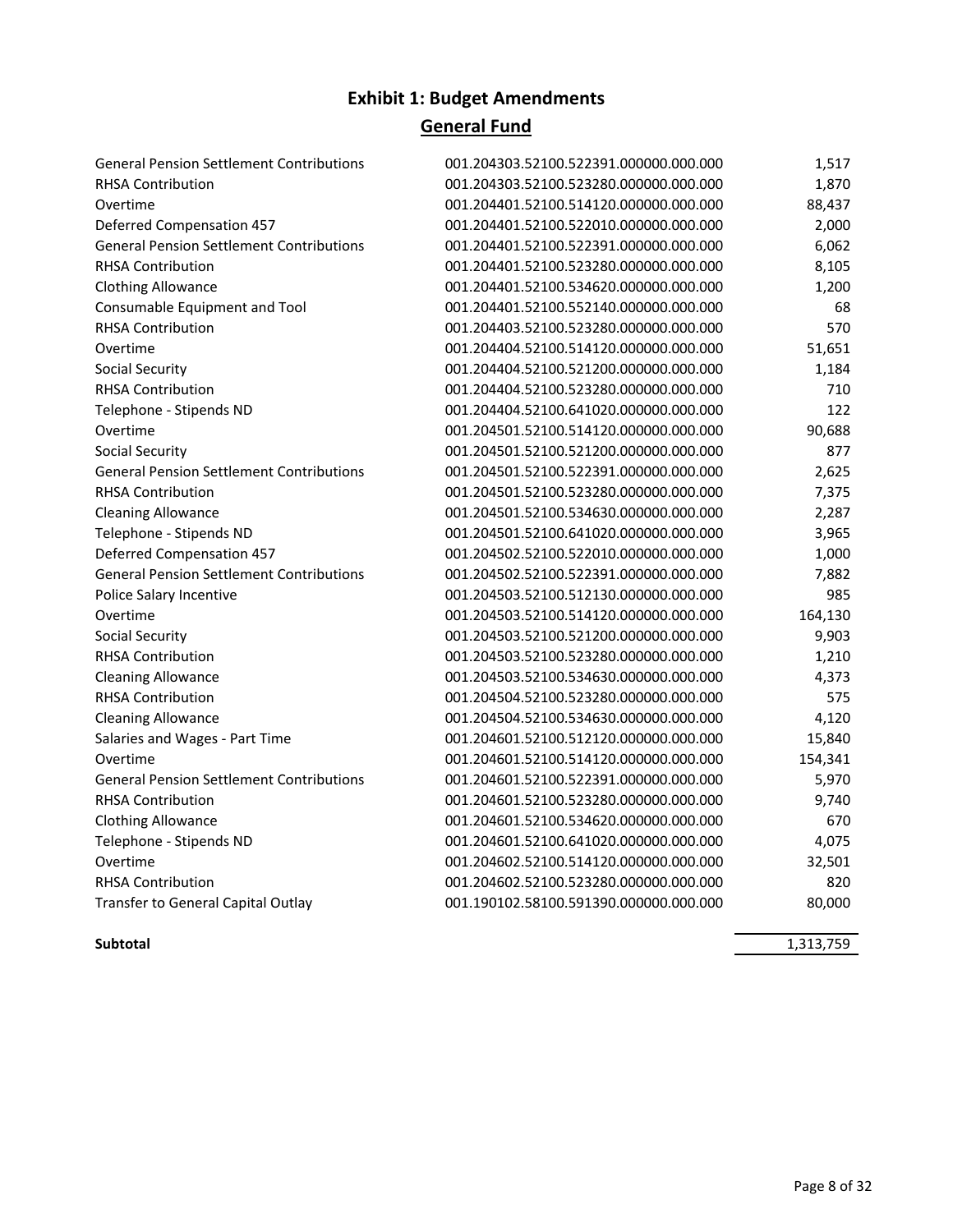### **Fire Rescue and Beach Safety Department**

| <b>Transfer From:</b>            |                                        |         |
|----------------------------------|----------------------------------------|---------|
| <b>Description</b>               | <b>Account Number</b>                  | Amount  |
| Salaries and Wages - Full Time   | 001.215001.52200.512100.000000.000.000 | 80,941  |
| Paid Leave                       | 001.215001.52200.512140.000000.000.000 | 32,400  |
| Pension - General                | 001.215001.52200.522300.000000.000.000 | 7,511   |
| Paid Leave                       | 001.215101.52200.512140.000000.000.000 | 943,140 |
| Fire Salary Incentive            | 001.215101.52200.512150.000000.000.000 | 24,073  |
| <b>Deferred Compensation 457</b> | 001.215101.52200.522010.000000.000.000 | 25,000  |
| Pension - General                | 001.215101.52200.522300.000000.000.000 | 1,556   |
| Pension - Fire                   | 001.215101.52200.522340.000000.000.000 | 522,407 |
| Water ND                         | 001.215101.52200.643520.000000.000.000 | 48,970  |
| Salaries and Wages - Part Time   | 001.215102.52900.512120.000000.000.000 | 89,586  |
| Pension - General                | 001.215102.52900.522300.000000.000.000 | 19,547  |
| Salaries and Wages - Full Time   | 001.215201.52200.512100.000000.000.000 | 192,257 |
| Pension - General                | 001.215201.52200.522300.000000.000.000 | 650     |
| Pension - Fire                   | 001.215201.52200.522340.000000.000.000 | 25,000  |

#### **Subtotal** 2,013,038

| <b>Transfer To:</b>                             |                                        |           |
|-------------------------------------------------|----------------------------------------|-----------|
| <b>Description</b>                              | <b>Account Number</b>                  | Amount    |
| Fire Salary Incentive                           | 001.215001.52200.512150.000000.000.000 | 1,205     |
| Overtime                                        | 001.215001.52200.514120.000000.000.000 | 2,068     |
| <b>General Pension Settlement Contributions</b> | 001.215001.52200.522391.000000.000.000 | 7,511     |
| Motor Fuel and Oil                              | 001.215001.52200.552110.000000.000.000 | 705       |
| Supplies - Medical                              | 001.215001.52200.552320.000000.000.000 | 318       |
| <b>Professional Memberships</b>                 | 001.215001.52200.554260.000000.000.000 | 785       |
| Contingency - Contractual Services ND           | 001.215001.52200.631170.000000.000.000 | 190,000   |
| Telephone - Stipends ND                         | 001.215001.52200.641020.000000.000.000 | 132       |
| Salaries and Wages - Full Time                  | 001.215101.52200.512100.000000.000.000 | 428,240   |
| Salaries and Wages - Full Time Salary - Special | 001.215101.52200.512101.000000.000.000 | 945       |
| Overtime                                        | 001.215101.52200.514120.000000.000.000 | 1,135,515 |
| <b>Social Security</b>                          | 001.215101.52200.521200.000000.000.000 | 58,004    |
| <b>General Pension Settlement Contributions</b> | 001.215101.52200.522391.000000.000.000 | 1,556     |
| <b>Cleaning Allowance</b>                       | 001.215101.52200.534630.000000.000.000 | 1,965     |
| Consumable Equipment and Tool                   | 001.215101.52200.552140.000000.000.000 | 170       |
| Fire Equipt and Bunker Gear<\$5000              | 001.215101.52200.552160.000000.000.000 | 393       |
| Supplies - Medical                              | 001.215101.52200.552320.000000.000.000 | 870       |
| <b>Professional Memberships</b>                 | 001.215101.52200.554260.000000.000.000 | 1,015     |
| Overtime                                        | 001.215102.52900.514120.000000.000.000 | 28,268    |
| Social Security                                 | 001.215102.52900.521200.000000.000.000 | 1,629     |
| <b>Deferred Compensation 457</b>                | 001.215102.52900.522010.000000.000.000 | 21,000    |
| <b>General Pension Settlement Contributions</b> | 001.215102.52900.522391.000000.000.000 | 19,547    |
| Maint - Equipment                               | 001.215102.52900.546310.000000.000.000 | 509       |
| Salaries and Wages - Part Time                  | 001.215201.52200.512120.000000.000.000 | 14,914    |
| Fire Salary Incentive                           | 001.215201.52200.512150.000000.000.000 | 320       |
| Overtime                                        | 001.215201.52200.514120.000000.000.000 | 68,800    |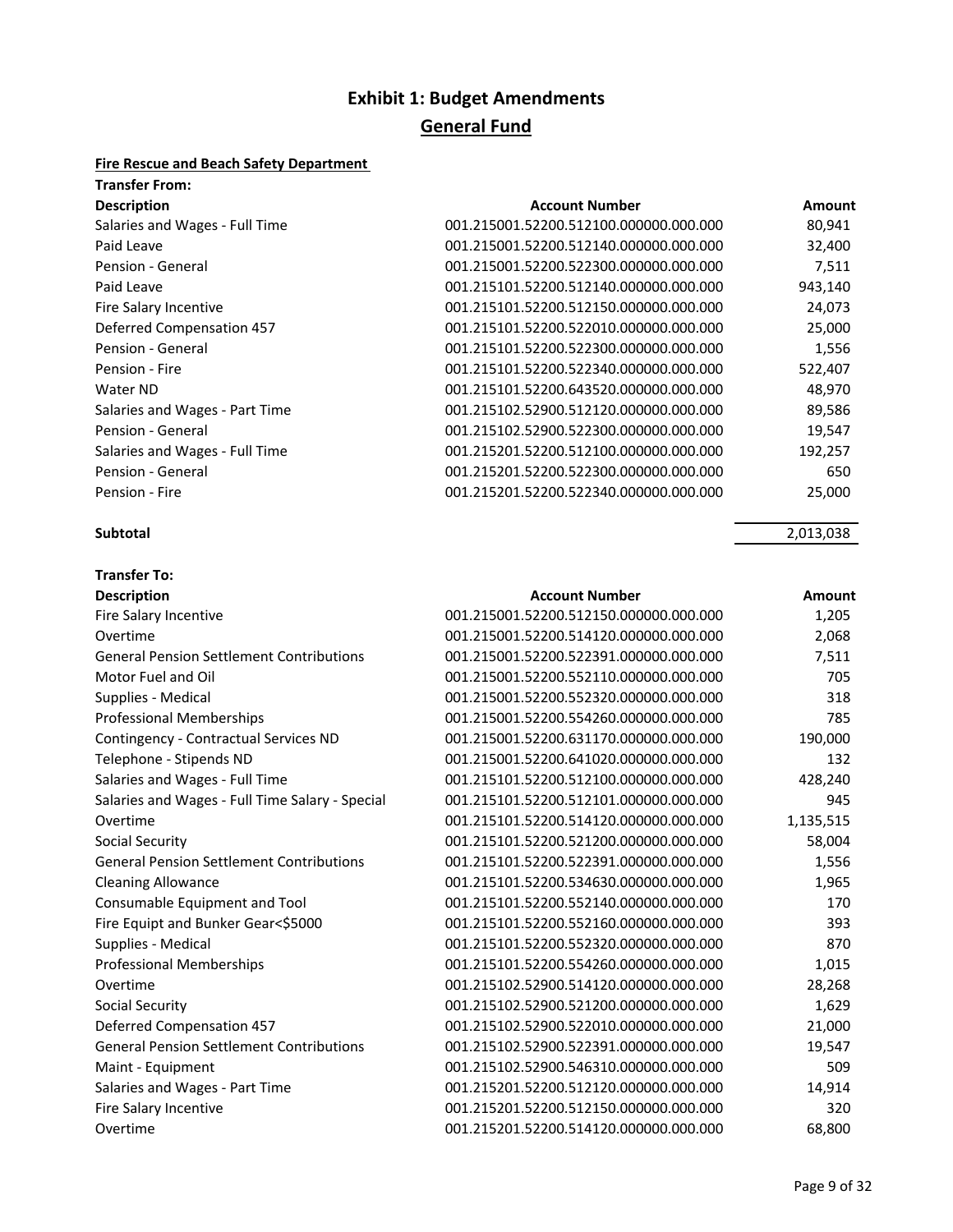| <b>General Pension Settlement Contributions</b> | 001.215201.52200.522391.000000.000.000 | 650    |
|-------------------------------------------------|----------------------------------------|--------|
| Less Reimbursements                             | 001.215201.52200.529990.000000.000.000 | 22,157 |
| <b>Equipment Rental and Lease</b>               | 001.215201.52200.544040.000000.000.000 | 463    |
| Printing and Binding                            | 001.215201.52200.547120.000000.000.000 | 900    |
| Office Supplies                                 | 001.215201.52200.551010.000000.000.000 | 1,528  |
| Professional Memberships                        | 001.215201.52200.554260.000000.000.000 | 115    |
| Telephone - Stipends ND                         | 001.215201.52200.641020.000000.000.000 | 841    |

### **Parks, Recreation and Cultural Arts**

| <b>Transfer From:</b>          |                                        |         |
|--------------------------------|----------------------------------------|---------|
| <b>Description</b>             | <b>Account Number</b>                  | Amount  |
| Pension - General              | 001.300101.57200.522300.000000.000.000 | 7.594   |
| Salaries and Wages - Part Time | 001.300201.57200.512120.000000.000.000 | 127,053 |
| Pension - General              | 001.300201.57200.522300.000000.000.000 | 6,657   |
| Electricity ND                 | 001.300201.57200.643510.000000.000.000 | 85,981  |
| Pension - General              | 001.300301.57500.522300.000000.000.000 | 1,429   |
| Salaries and Wages - Part Time | 001.300401.57200.512120.000000.000.000 | 6.377   |
| Pension - General              | 001.300401.57200.522300.000000.000.000 | 757     |
| Pension - General              | 001.300601.57200.522300.000000.000.000 | 4,202   |
| Salaries and Wages - Full Time | 001.300701.57200.512100.000000.000.000 | 100,482 |
| Pension - General              | 001.300701.57200.522300.000000.000.000 | 9,869   |

#### **Subtotal** 350,401

| <b>Transfer To:</b>                             |                                        |        |
|-------------------------------------------------|----------------------------------------|--------|
| <b>Description</b>                              | <b>Account Number</b>                  | Amount |
| Salaries and Wages - Part Time                  | 001.300101.57200.512120.000000.000.000 | 36,031 |
| Overtime                                        | 001.300101.57200.514120.000000.000.000 | 1,147  |
| Social Security                                 | 001.300101.57200.521200.000000.000.000 | 671    |
| <b>General Pension Settlement Contributions</b> | 001.300101.57200.522391.000000.000.000 | 7,594  |
| <b>Building and Office Rental</b>               | 001.300101.57200.544020.000000.000.000 | 3,094  |
| <b>Equipment Rental and Lease</b>               | 001.300101.57200.544040.000000.000.000 | 3,319  |
| Salaries and Wages - Full Time                  | 001.300201.57200.512100.000000.000.000 | 24,994 |
| <b>Deferred Compensation 457</b>                | 001.300201.57200.522010.000000.000.000 | 6,000  |
| <b>General Pension Settlement Contributions</b> | 001.300201.57200.522391.000000.000.000 | 6,657  |
| <b>Training</b>                                 | 001.300201.57200.540030.000000.000.000 | 154    |
| <b>Summer Camp Programs</b>                     | 001.300201.57200.549080.000000.000.000 | 24,000 |
| Social Security                                 | 001.300301.57500.521200.000000.000.000 | 2,742  |
| <b>General Pension Settlement Contributions</b> | 001.300301.57500.522391.000000.000.000 | 1,429  |
| <b>Training</b>                                 | 001.300301.57500.540030.000000.000.000 | 157    |
| Maint - Equipment                               | 001.300301.57500.546310.000000.000.000 | 543    |
| Motor Fuel and Oil                              | 001.300301.57500.552110.000000.000.000 | 59,637 |
| Consumable Equipment and Tool                   | 001.300301.57500.552140.000000.000.000 | 304    |
| <b>Electricity ND</b>                           | 001.300301.57500.643510.000000.000.000 | 2,559  |
| Water ND                                        | 001.300301.57500.643520.000000.000.000 | 8,172  |
| Overtime                                        | 001.300401.57200.514120.000000.000.000 | 26     |

#### **Subtotal** 2,013,038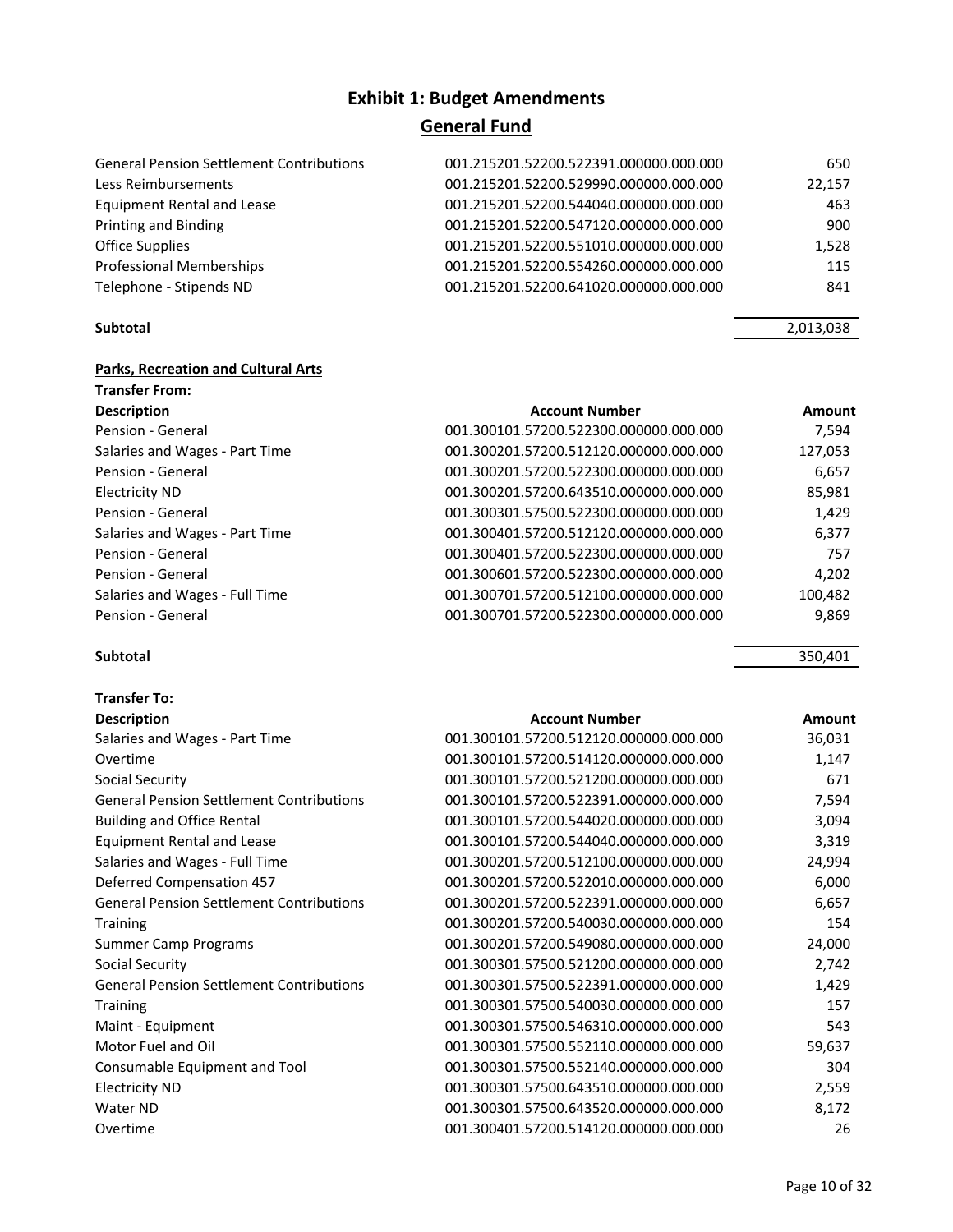| Deferred Compensation 457                       | 001.300401.57200.522010.000000.000.000 | 2,000  |
|-------------------------------------------------|----------------------------------------|--------|
| <b>General Pension Settlement Contributions</b> | 001.300401.57200.522391.000000.000.000 | 757    |
| <b>Electricity ND</b>                           | 001.300501.57200.643510.000000.000.000 | 399    |
| Overtime                                        | 001.300601.57200.514120.000000.000.000 | 15,112 |
| <b>General Pension Settlement Contributions</b> | 001.300601.57200.522391.000000.000.000 | 4,202  |
| <b>Office Supplies</b>                          | 001.300601.57200.551010.000000.000.000 | 279    |
| Salaries and Wages - Part Time                  | 001.300602.57500.512120.000000.000.000 | 75,584 |
| Social Security                                 | 001.300602.57500.521200.000000.000.000 | 7,597  |
| Deferred Compensation 457                       | 001.300602.57500.522010.000000.000.000 | 10,000 |
| Salaries and Wages - Part Time                  | 001.300701.57200.512120.000000.000.000 | 28,214 |
| Overtime                                        | 001.300701.57200.514120.000000.000.000 | 1,188  |
| Deferred Compensation 457                       | 001.300701.57200.522010.000000.000.000 | 3,000  |
| <b>General Pension Settlement Contributions</b> | 001.300701.57200.522391.000000.000.000 | 9,869  |
| Maint - Buildings                               | 001.300701.57200.546350.000000.000.000 | 500    |
| <b>Operating Supplies</b>                       | 001.300701.57200.552010.000000.000.000 | 1,003  |
| Consumable Equipment and Tool                   | 001.300701.57200.552140.000000.000.000 | 1,467  |
|                                                 |                                        |        |

#### **Subtotal** 350,401

**Public Works**

| <b>Transfer From:</b>          |                                        |        |
|--------------------------------|----------------------------------------|--------|
| <b>Description</b>             | <b>Account Number</b>                  | Amount |
| Pension - General              | 001.500101.51900.522300.000000.000.000 | 5,783  |
| Pension - General              | 001.500201.51900.522300.000000.000.000 | 442    |
| Salaries and Wages - Full Time | 001.500202.54100.512100.000000.000.000 | 22,107 |
| Pension - General              | 001.500202.54100.522300.000000.000.000 | 3,493  |
| Salaries and Wages - Part Time | 001.500203.51900.512120.000000.000.000 | 8,284  |
| Pension - General              | 001.500203.51900.522300.000000.000.000 | 5,760  |
| Salaries and Wages - Full Time | 001.500204.51900.512100.000000.000.000 | 26,543 |
| Salaries and Wages - Part Time | 001.500204.51900.512120.000000.000.000 | 34,584 |
| Pension - General              | 001.500204.51900.522300.000000.000.000 | 6,559  |
| Salaries and Wages - Full Time | 001.500301.51900.512100.000000.000.000 | 49,147 |
| Pension - General              | 001.500301.51900.522300.000000.000.000 | 6,086  |
| Salaries and Wages - Full Time | 001.500302.54100.512100.000000.000.000 | 57,243 |
| Pension - General              | 001.500302.54100.522300.000000.000.000 | 6,978  |
| Electricity - Street Lights ND | 001.500302.54100.643500.000000.000.000 | 75,000 |
| Salaries and Wages - Full Time | 001.500303.51900.512100.000000.000.000 | 49,414 |
| Pension - General              | 001.500303.51900.522300.000000.000.000 | 4,499  |
| <b>Electricity ND</b>          | 001.500303.51900.643510.000000.000.000 | 51,251 |
| Pension - General              | 001.500304.51900.522300.000000.000.000 | 1,698  |

**Subtotal** 414,871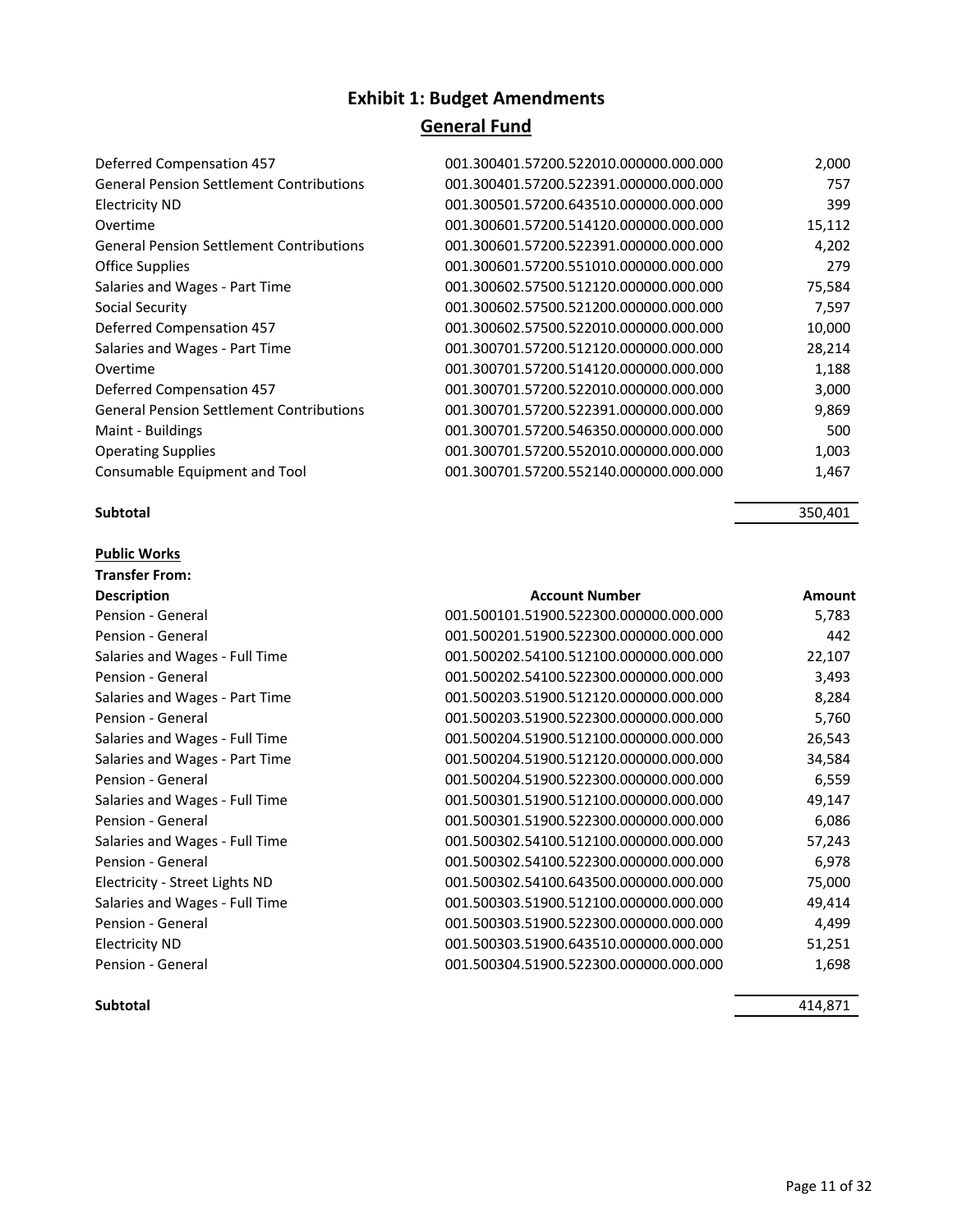### **Transfer To:**

| <b>Description</b>                              | <b>Account Number</b>                  | Amount  |
|-------------------------------------------------|----------------------------------------|---------|
| Salaries and Wages - Full Time                  | 001.500101.51900.512100.000000.000.000 | 2,961   |
| Overtime                                        | 001.500101.51900.514120.000000.000.000 | 5,157   |
| <b>Social Security</b>                          | 001.500101.51900.521200.000000.000.000 | 234     |
| <b>General Pension Settlement Contributions</b> | 001.500101.51900.522391.000000.000.000 | 5,783   |
| <b>Equipment Rental and Lease</b>               | 001.500101.51900.544040.000000.000.000 | 1,252   |
| <b>Employee Clearing Account</b>                | 001.500101.51900.549310.000000.000.000 | 180     |
| <b>Office Supplies</b>                          | 001.500101.51900.551010.000000.000.000 | 5,000   |
| Central Services - Fleet ND                     | 001.500101.51900.640010.000000.000.000 | 186     |
| Overtime                                        | 001.500201.51900.514120.000000.000.000 | 19,501  |
| Social Security                                 | 001.500201.51900.521200.000000.000.000 | 828     |
| <b>General Pension Settlement Contributions</b> | 001.500201.51900.522391.000000.000.000 | 442     |
| <b>Electricity ND</b>                           | 001.500201.51900.643510.000000.000.000 | 43      |
| Overtime                                        | 001.500202.54100.514120.000000.000.000 | 1,605   |
| <b>General Pension Settlement Contributions</b> | 001.500202.54100.522391.000000.000.000 | 3,493   |
| Consumable Equipment and Tool                   | 001.500202.54100.552140.000000.000.000 | 3,610   |
| Maint - Irrigation                              | 001.500202.54100.552230.000000.000.000 | 9,680   |
| <b>Maint - Facilities</b>                       | 001.500202.54100.552240.000000.000.000 | 27,163  |
| Supplies - Janitorial                           | 001.500202.54100.552310.000000.000.000 | 387     |
| Water ND                                        | 001.500202.54100.643520.000000.000.000 | 2,352   |
| Overtime                                        | 001.500203.51900.514120.000000.000.000 | 47,071  |
| Social Security                                 | 001.500203.51900.521200.000000.000.000 | 1,702   |
| <b>General Pension Settlement Contributions</b> | 001.500203.51900.522391.000000.000.000 | 5,760   |
| Training                                        | 001.500203.51900.540030.000000.000.000 | 425     |
| Uniforms                                        | 001.500203.51900.552420.000000.000.000 | 808     |
| Overtime                                        | 001.500204.51900.514120.000000.000.000 | 14,684  |
| <b>General Pension Settlement Contributions</b> | 001.500204.51900.522391.000000.000.000 | 6,559   |
| <b>Office Supplies</b>                          | 001.500204.51900.551010.000000.000.000 | 14      |
| Consumable Equipment and Tool                   | 001.500204.51900.552140.000000.000.000 | 1,642   |
| Uniforms                                        | 001.500204.51900.552420.000000.000.000 | 1,251   |
| <b>Electricity ND</b>                           | 001.500204.51900.643510.000000.000.000 | 2,866   |
| Water ND                                        | 001.500204.51900.643520.000000.000.000 | 29,751  |
| Overtime                                        | 001.500301.51900.514120.000000.000.000 | 10,005  |
| <b>General Pension Settlement Contributions</b> | 001.500301.51900.522391.000000.000.000 | 6,086   |
| Maint - Buildings                               | 001.500301.51900.546350.000000.000.000 | 12,828  |
| Consumable Equipment and Tool                   | 001.500301.51900.552140.000000.000.000 | 511     |
| Graffiti Removal                                | 001.500301.51900.558230.000000.000.000 | 173     |
| Overtime                                        | 001.500302.54100.514120.000000.000.000 | 103,243 |
| Social Security                                 | 001.500302.54100.521200.000000.000.000 | 2,282   |
| <b>General Pension Settlement Contributions</b> | 001.500302.54100.522391.000000.000.000 | 6,978   |
| Contractual Svc                                 | 001.500302.54100.531170.000000.000.000 | 1,200   |
| Consumable Equipment and Tool                   | 001.500302.54100.552140.000000.000.000 | 174     |
| Uniforms                                        | 001.500302.54100.552420.000000.000.000 | 1,698   |
| Overtime                                        | 001.500303.51900.514120.000000.000.000 | 1,663   |
| <b>General Pension Settlement Contributions</b> | 001.500303.51900.522391.000000.000.000 | 4,499   |
| Motor Fuel and Oil                              | 001.500303.51900.552110.000000.000.000 | 109     |
| Maint - Facilities                              | 001.500303.51900.552240.000000.000.000 | 397     |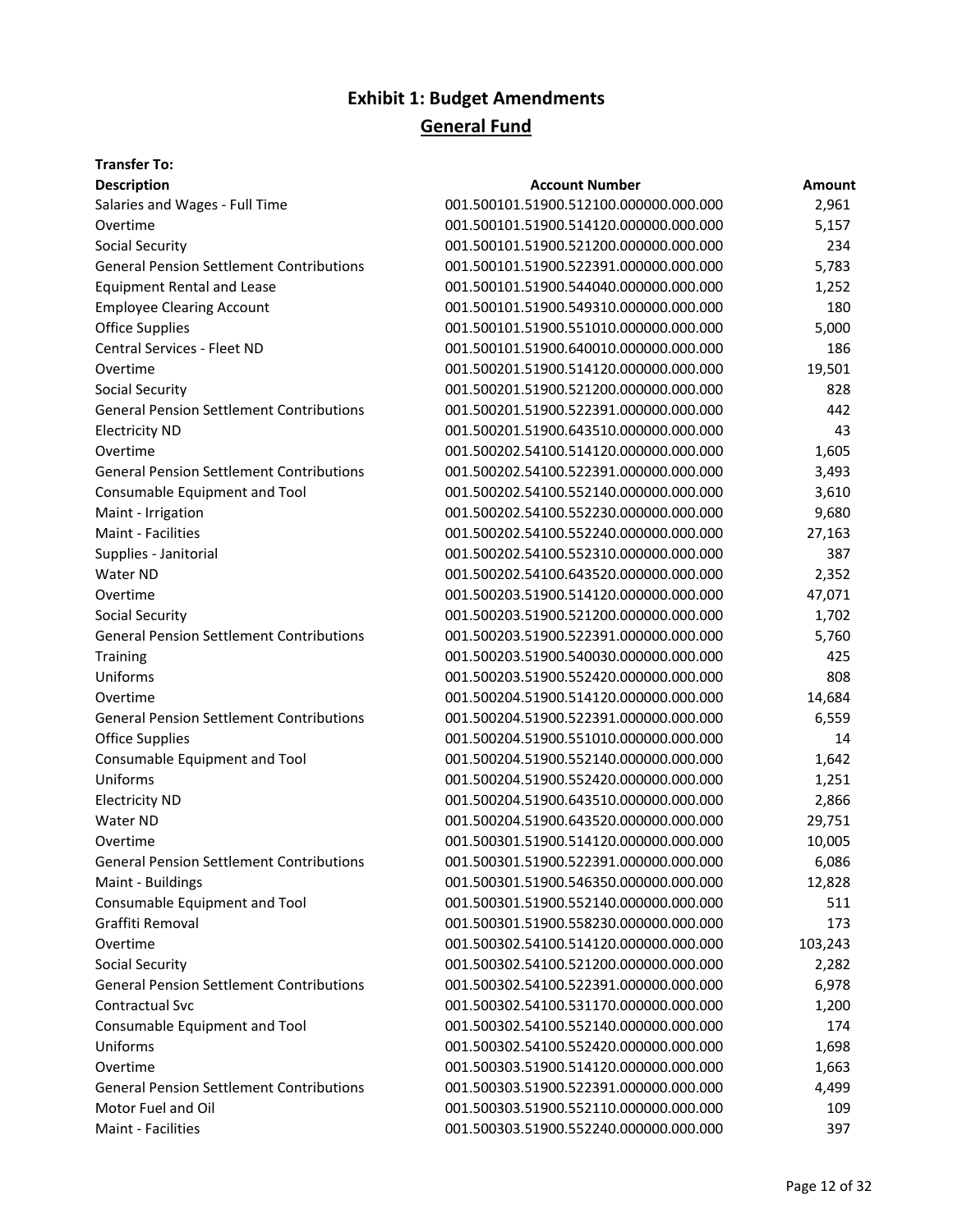# **Exhibit 1: Budget Amendments**

## **General Fund**

| 001.500303.51900.552310.000000.000.000 | 763           |
|----------------------------------------|---------------|
| 001.500304.51900.512100.000000.000.000 | 2,275         |
| 001.500304.51900.512120.000000.000.000 | 3,600         |
| 001.500304.51900.514120.000000.000.000 | 35,373        |
| 001.500304.51900.521200.000000.000.000 | 3,444         |
| 001.500304.51900.522010.000000.000.000 | 3,000         |
| 001.500304.51900.522391.000000.000.000 | 1,698         |
| 001.500304.51900.546350.000000.000.000 | 5,263         |
| 001.500304.51900.552140.000000.000.000 | 18            |
| 001.500304.51900.552420.000000.000.000 | 5,201         |
|                                        | 414,871       |
|                                        |               |
|                                        |               |
| <b>Account Number</b>                  | Amount        |
| 001.190104.51900.559010.000000.000.000 | 3,440         |
|                                        | 3,440         |
|                                        |               |
| <b>Account Number</b>                  | <b>Amount</b> |
| 001.190101.51300.522390.000000.000.000 | 3,440         |
|                                        | 3,440         |
|                                        |               |

This item recognizes Restricted Fund Balance related to Building revenues and transfers it to the Building Fund as a final clean‐up of the new fund.

| Revenue:<br><b>Description</b><br>Restricted Fund Balance - Building | <b>Account Number</b><br>001.190106.30010.300110.000000.000.000 | Amount<br>3,884,009 |
|----------------------------------------------------------------------|-----------------------------------------------------------------|---------------------|
| Subtotal                                                             |                                                                 | 3,884,009           |
| <b>Expenditures:</b>                                                 |                                                                 |                     |
| <b>Description</b>                                                   | <b>Account Number</b>                                           | Amount              |
| Transfer to Building Fund                                            | 001.190102.58100.591101.000000.000.000                          | 3,884,009           |
| Subtotal                                                             |                                                                 | 3,884,009           |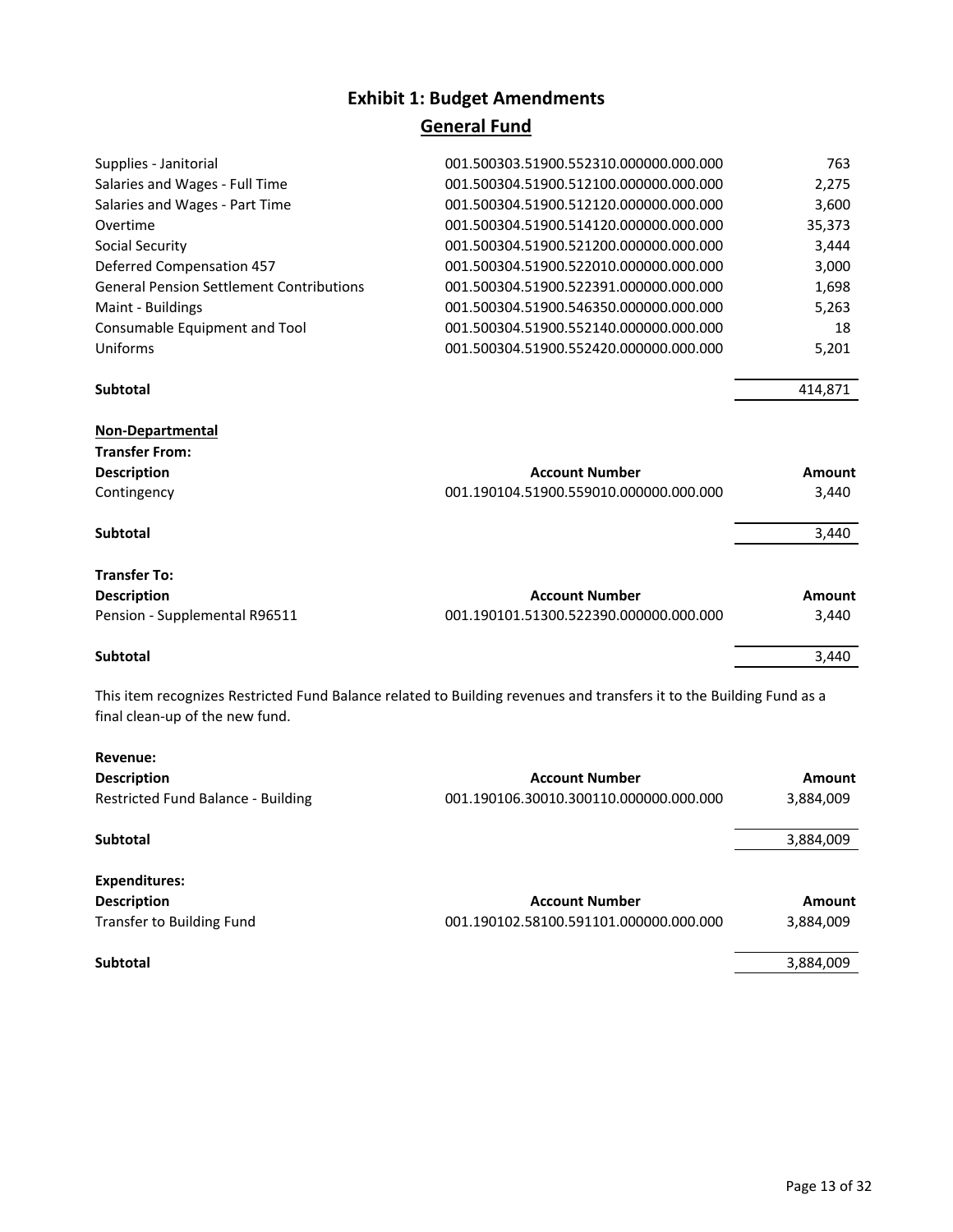This item modifies the budgetary allocation of ARPA funds in the General Fund as recommended by the City's external auditors.

| Revenue:                          |                                        |             |
|-----------------------------------|----------------------------------------|-------------|
| <b>Description</b>                | <b>Account Number</b>                  | Amount      |
| Transfer in from - ARPA Fund      | 001.190102.38100.381001.000000.000.000 | (5,892,266) |
| <b>Subtotal</b>                   |                                        | (5,892,266) |
| Expenditures:                     |                                        |             |
| <b>Description</b>                | <b>Account Number</b>                  | Amount      |
|                                   |                                        |             |
| ARP - Comp Plan - Phase 2         | 001.140401.51500.531170.001439.000.000 | (185,000)   |
| <b>ARP - Agency Grants</b>        | 001.160501.55900.582001.001440.000.000 | (125,000)   |
| ARP - Maintenance - Right of Way  | 001.500303.51900.552290.001441.000.000 | (1,275,000) |
| ARP - Maintenance - Landscaping   | 001.500303.51900.546311.001442.000.000 | (213, 666)  |
| ARP - Maintenance - Facilities    | 001.500303.51900.552240.001443.000.000 | (250,000)   |
| ARP - Consumable Equipment        | 001.204001.52100.552140.001444.000.000 | (200,000)   |
| ARP - Consulting Services         | 001.190104.51900.531300.001445.000.000 | (200,000)   |
| <b>ARP - Contractual Services</b> | 001.190104.51900.531170.001446.000.000 | (1,000,000) |
| ARP - Pay Go CIP                  | 001.190105.51900.500210.001447.000.000 | (2,443,600) |
| <b>Subtotal</b>                   |                                        | (5,892,266) |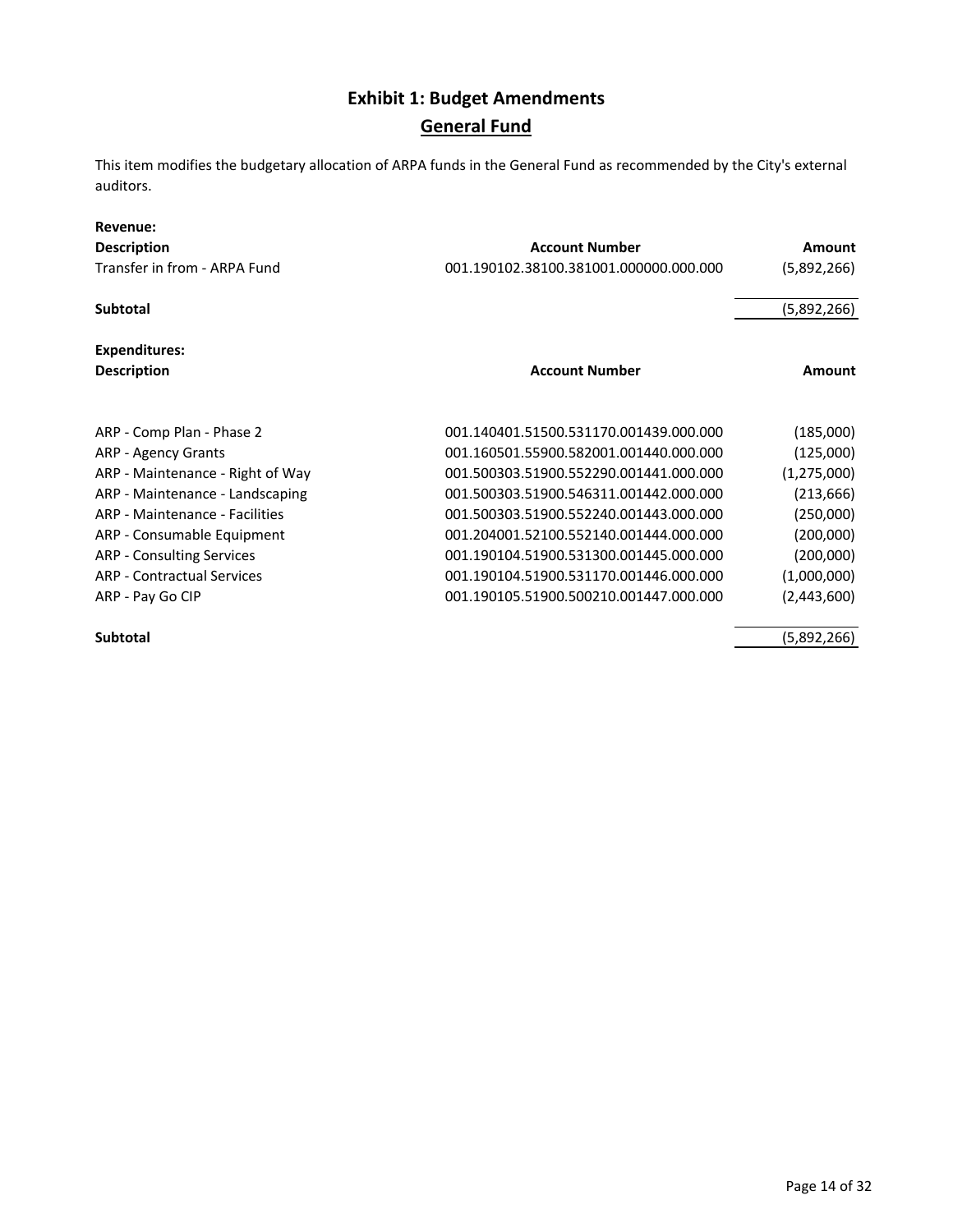### **Exhibit 2: Budget Amendments Special Revenue Fund**

The following items are transfers and/or reallocations of existing allocations between accounts in the FY 2021 Operating Budget within each respective department.

| <b>Fire-Rescue and Beach Safety</b> |                                        |        |
|-------------------------------------|----------------------------------------|--------|
| <b>Transfer From:</b>               |                                        |        |
| <b>Description</b>                  | <b>Account Number</b>                  | Amount |
| Maint - Buildings                   | 111.219802.52200.546350.001090.000.000 | 1.176  |

| <b>Transfer To:</b> |                                        |        |
|---------------------|----------------------------------------|--------|
| <b>Description</b>  | <b>Account Number</b>                  | Amount |
| Electricity ND      | 111.219802.52200.643510.001090.000.000 | 1.176  |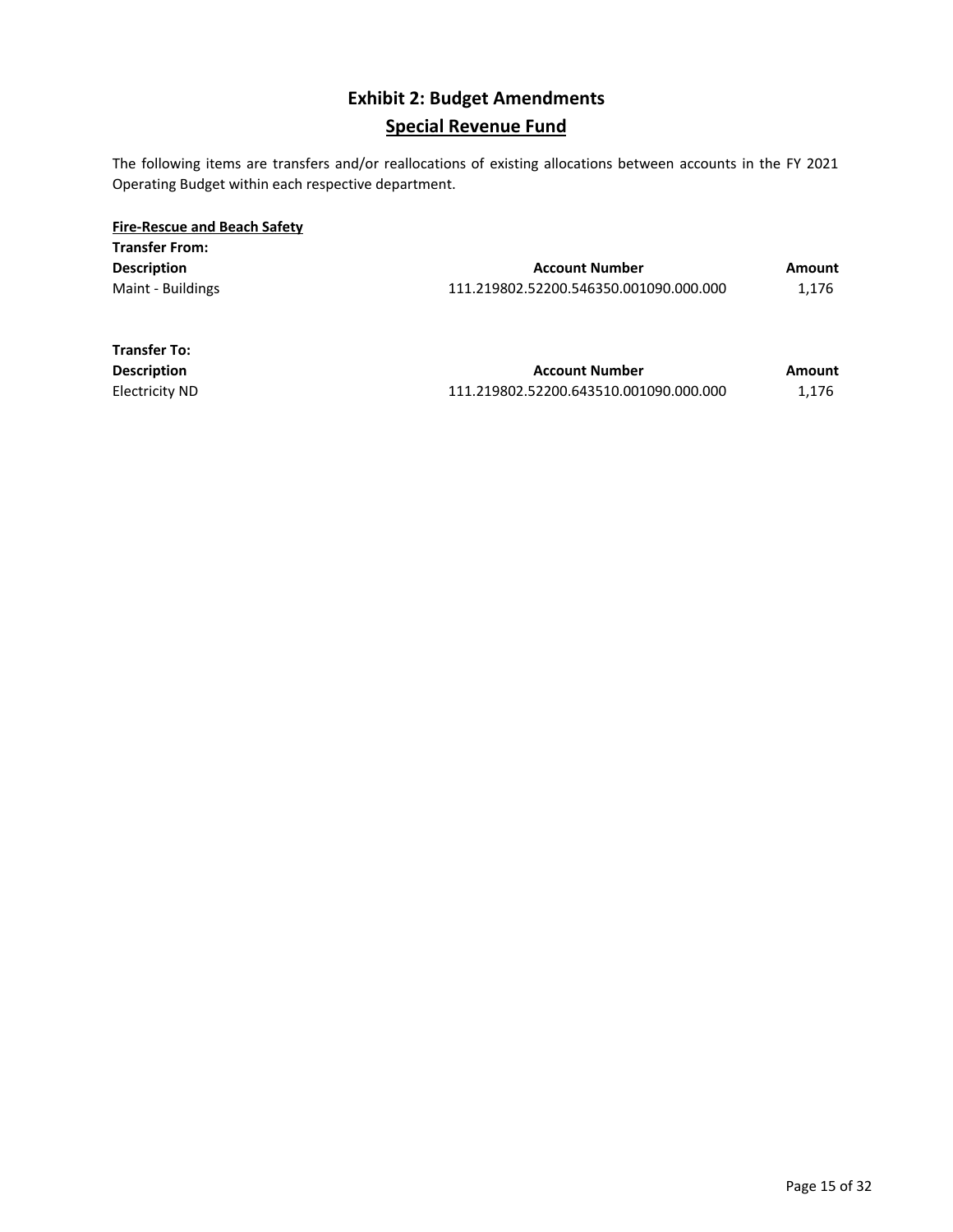### **Exhibit 3: Budget Amendments Building Fund**

The following items are transfers and/or reallocations of existing allocations between accounts in the FY 2021 Operating Budget within each respective department.

| <b>Development Services</b>                     |                                        |               |
|-------------------------------------------------|----------------------------------------|---------------|
| <b>Transfer From:</b>                           |                                        |               |
| <b>Description</b>                              | <b>Account Number</b>                  | <b>Amount</b> |
| Pension - General                               | 114.140301.52400.522300.000000.000.000 | 26,844        |
| Salaries and Wages - Full Time                  | 114.140301.52400.512100.000000.000.000 | 50,632        |
| Subtotal                                        |                                        | 77,476        |
| <b>Transfer To:</b>                             |                                        |               |
| <b>Description</b>                              | <b>Account Number</b>                  | <b>Amount</b> |
| Postage                                         | 114.140301.52400.542010.000000.000.000 | 36,000        |
| <b>General Pension Settlement Contributions</b> | 114.140301.52400.522391.000000.000.000 | 26,844        |
| Salaries and Wages - Part Time                  | 114.140301.52400.512120.000000.000.000 | 9,632         |
| Deferred Compensation 457                       | 114.140301.52400.522010.000000.000.000 | 5,000         |
| <b>Subtotal</b>                                 |                                        | 77,476        |
|                                                 |                                        |               |

This item recognizes Restricted Fund Balance related to Building revenues and transfers it to the Building Fund as a final clean‐up of the new fund.

| Revenue:                                   |                                        |           |
|--------------------------------------------|----------------------------------------|-----------|
| <b>Description</b>                         | <b>Account Number</b>                  | Amount    |
| Transfer in from - General Fund            | 114.140301.38100.381010.000000.000.000 | 3,884,009 |
| <b>Expenditures:</b>                       |                                        |           |
| <b>Description</b>                         | <b>Account Number</b>                  | Amount    |
| Budget Expenditures - Reserve Fund Balance | 114.190106.50010.500110.000000.000.000 | 3,884,009 |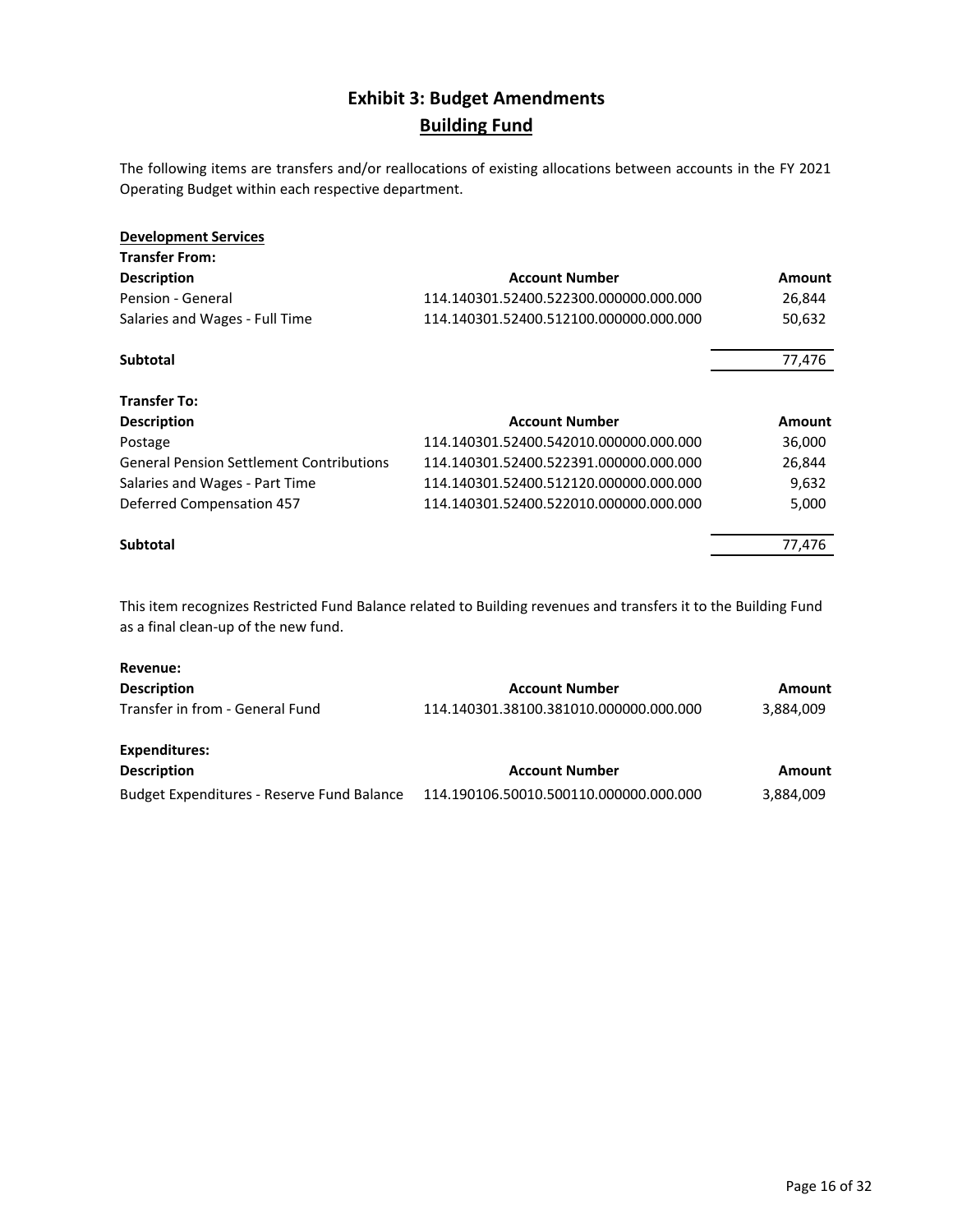### **Exhibit 4: Budget Amendments American Rescue Plan Act Fund**

This item modifies the budgeted transfer of ARPA revenue to the General Fund, General Capital Outlay Fund and the Central Services Fund, and allocates those revenues to eligible expenses within the ARPA Fund as recommended by the City's external auditors.

#### **Transfer From:**

| <b>Account Number</b>                  | Amount    |
|----------------------------------------|-----------|
| 117.190102.58100.591770.000000.000.000 | 5,892,266 |
| 117.190102.58100.591810.000000.000.000 | 1.800.000 |
| 117.190102.58100.591800.000000.000.000 | 1.222.985 |
|                                        |           |

**Transfer To:**

| Subtotal | 8,915,251 |
|----------|-----------|

| <b>Account Number</b>                  | Amount                                 |
|----------------------------------------|----------------------------------------|
| 117.140401.51500.531170.001439.000.000 | 185,000                                |
| 117.116002.51300.582001.001440.000.000 | 125,000                                |
| 117.500303.51900.552290.001441.000.000 | 1,275,000                              |
| 117.500303.51900.546311.001442.000.000 | 213,666                                |
| 117.500303.51900.552240.001443.000.000 | 250,000                                |
| 117.204001.52100.552140.001444.000.000 | 200,000                                |
| 117.190104.51900.531300.001445.000.000 | 200,000                                |
| 117.190104.51900.531170.001446.000.000 | 1,000,000                              |
| 117.149901.54100.531300.001498.000.000 | 200,000                                |
| 117.179901.54100.563010.001460.000.000 | 450,000                                |
| 117.309901.57200.563010.001461.000.000 | 125,000                                |
| 117.509901.57200.563010.001462.000.000 | 500,000                                |
|                                        |                                        |
| 117.179901.51900.563010.001463.000.000 | 358,600                                |
| 117.509901.51900.563010.001499.000.000 | 75,000                                 |
| 117.509901.51900.531170.001500.000.000 | 50,000                                 |
|                                        |                                        |
| 117.179901.54900.563010.001464.000.000 | 155,000                                |
| 117.309901.57200.564530.001501.000.000 | 110,000                                |
| 117.309901.57200.563010.001502.000.000 | 150,000                                |
| 117.309901.57200.563010.001465.000.000 | 170,000                                |
|                                        |                                        |
| 117.509901.51900.563010.001503.000.000 | 100,000                                |
| 117.149901.51900.534982.001448.000.000 | 200,000                                |
| 117.139901.51900.552152.001449.000.000 | 600,000                                |
| 117.139901.51900.552151.001450.000.000 | 300,000                                |
|                                        | 700,000                                |
| 117.209901.52100.564520.001453.000.000 | 1,194,985                              |
| 117.139901.52900.552150.001452.000.000 | 28,000                                 |
|                                        | 117.500303.51900.546311.001451.000.000 |

**Subtotal** 8,915,251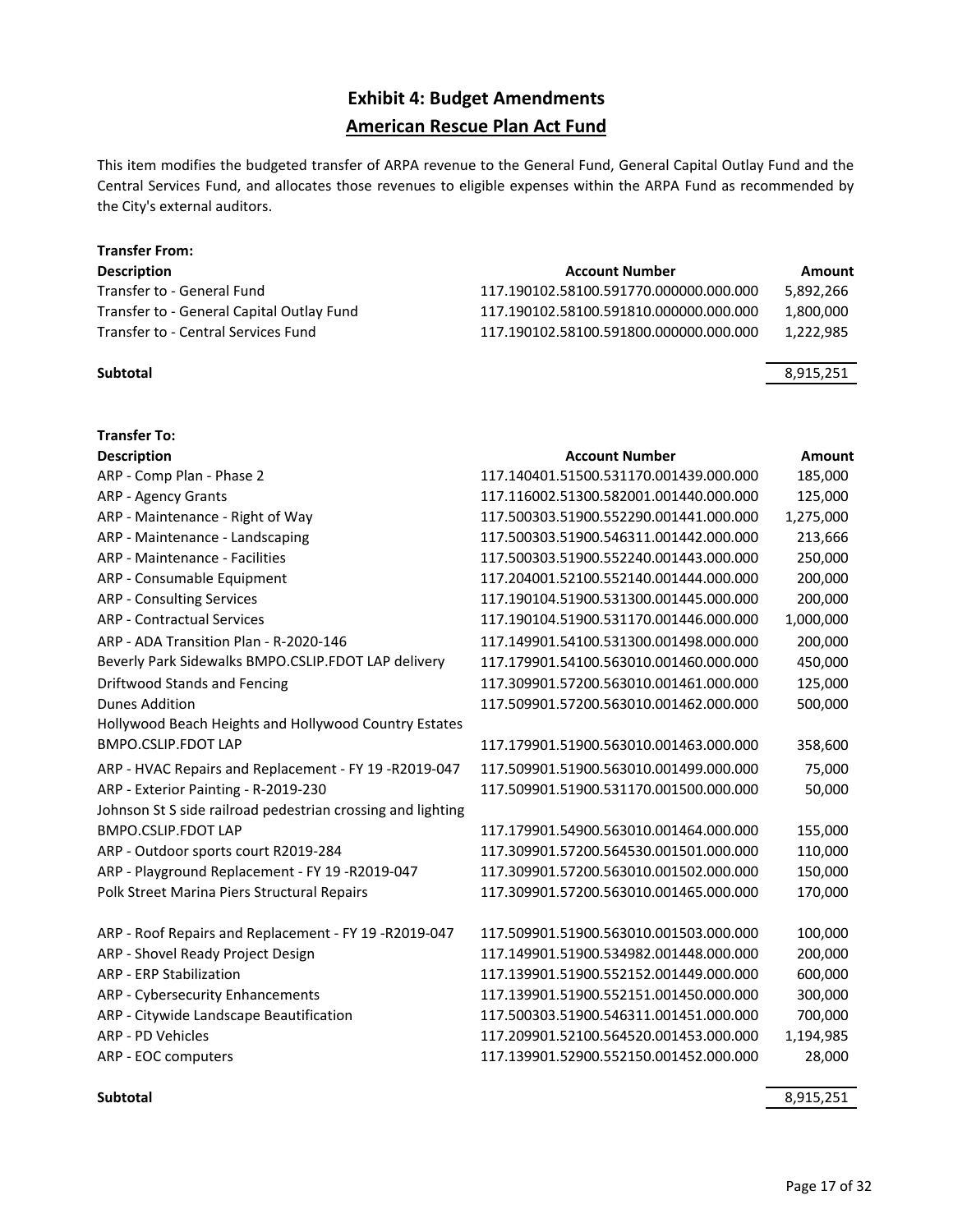### **Exhibit 5: Budget Amendments Debt Service Fund**

This item transfers allocations between accounts in the FY 2021 Operating Budget.

| <b>Transfer From:</b>         |                                        |        |
|-------------------------------|----------------------------------------|--------|
| <b>Description</b>            | <b>Account Number</b>                  | Amount |
| Int - 2017 Pnc Refunding Note | 223.190103.51700.575700.000000.000.000 | 602    |
| <b>Transfer To:</b>           |                                        |        |

| .                                    |                                        |        |
|--------------------------------------|----------------------------------------|--------|
| <b>Description</b>                   | <b>Account Number</b>                  | Amount |
| Other - 2016A Cap Imp Refunding Bond | 223.190103.51700.576310.000000.000.000 | 602    |

This item recognizes and allocates the transfer of available funds from debt service accounts in the Central Services Fund to the appropriate accounts in the Debt Service Fund.

#### **Revenue:**

| <b>Description</b>                       | Account Number                         | Amount  |
|------------------------------------------|----------------------------------------|---------|
| Transfer in from - Central Services Fund | 223.190103.38100.381028.000000.000.000 | 663,169 |

#### **Expenditures:**

| <b>Description</b>                                    | <b>Account Number</b>                  | Amount  |
|-------------------------------------------------------|----------------------------------------|---------|
| Prin - Capital Improvement Revenue Bond, Series 2020A | 223.190103.51700.574721.000000.000.000 | 220,712 |
| Prin - Capital Improvement Revenue Bond, Series 2020B | 223.190103.51700.574722.000000.000.000 | 335,339 |
| Int - Capital Improvement Revenue Bond, Series 2020A  | 223.190103.51700.575721.000000.000.000 | 55.178  |
| Int - Capital Improvement Revenue Bond, Series 2020B  | 223.190103.51700.575722.000000.000.000 | 51.940  |
|                                                       |                                        |         |

#### **Subtotal** 663,169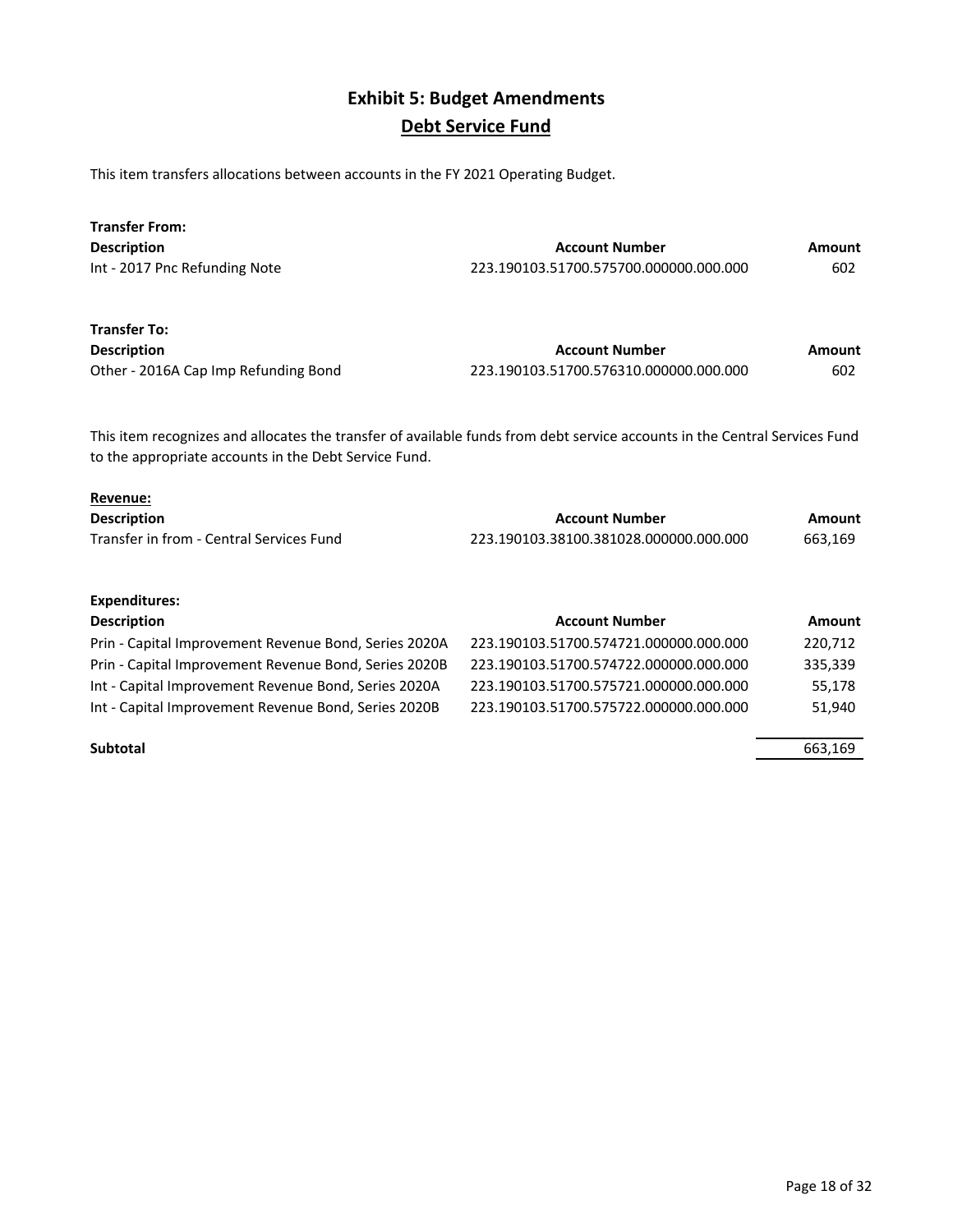### **Exhibit 6: Budget and Capital Amendments General Capital Outlay Fund**

This item transfers funding for projects funded with Park Impact Fees from the General Capital Projects Fund to the newly created Park Impact Fee Fund (in compliance with recent state legislation).

| Revenue:                                         |                                        |               |
|--------------------------------------------------|----------------------------------------|---------------|
| <b>Description</b>                               | <b>Account Number</b>                  | <b>Amount</b> |
| Transfer in from - General Capital Projects Fund | 301.309902.38100.381018.000000.000.000 | 2,426,849     |
| Expenditures:                                    |                                        |               |
| <b>Description</b>                               | <b>Account Number</b>                  | Amount        |
| Bicycle Master Plan - R-2020-146                 | 301.309902.54100.563010.001342.000.000 | 75,000        |
| Us 441 Linear Park Enh R14356                    | 301.309902.57200.531210.000144.000.000 | 40,500        |
| Parks Master Plan R18040                         | 301.309902.57200.531300.000149.000.000 | 87,891        |
| Park Improvement Master Plan                     | 301.309902.57200.531300.001391.000.000 | 250,000       |
| Artspark Imp R17336                              | 301.309902.57200.563010.000139.000.000 | 150,000       |
| Stan Goldman Park Proj R14150                    | 301.309902.57200.563010.000142.000.000 | 767,120       |
| Us 441 Linear Park Enh R14356                    | 301.309902.57200.563010.000144.000.000 | 356,640       |
| Hwd Beach Perimet Park R16194                    | 301.309902.57200.563010.000146.000.000 | 64,550        |
| Montella Park Bathroom R17295                    | 301.309902.57200.563010.000148.000.000 | 4,887         |
| <b>Community Garden Project</b>                  | 301.309902.57200.563010.001129.000.000 | 30,204        |
| Hollywood Broadwalk - Fitness Park               | 301.309902.57200.563010.001145.000.000 | 56            |
| Mara Berman Giulianti Park                       | 301.309902.57200.563010.001390.000.000 | 600,000       |

**Subtotal** 2,426,849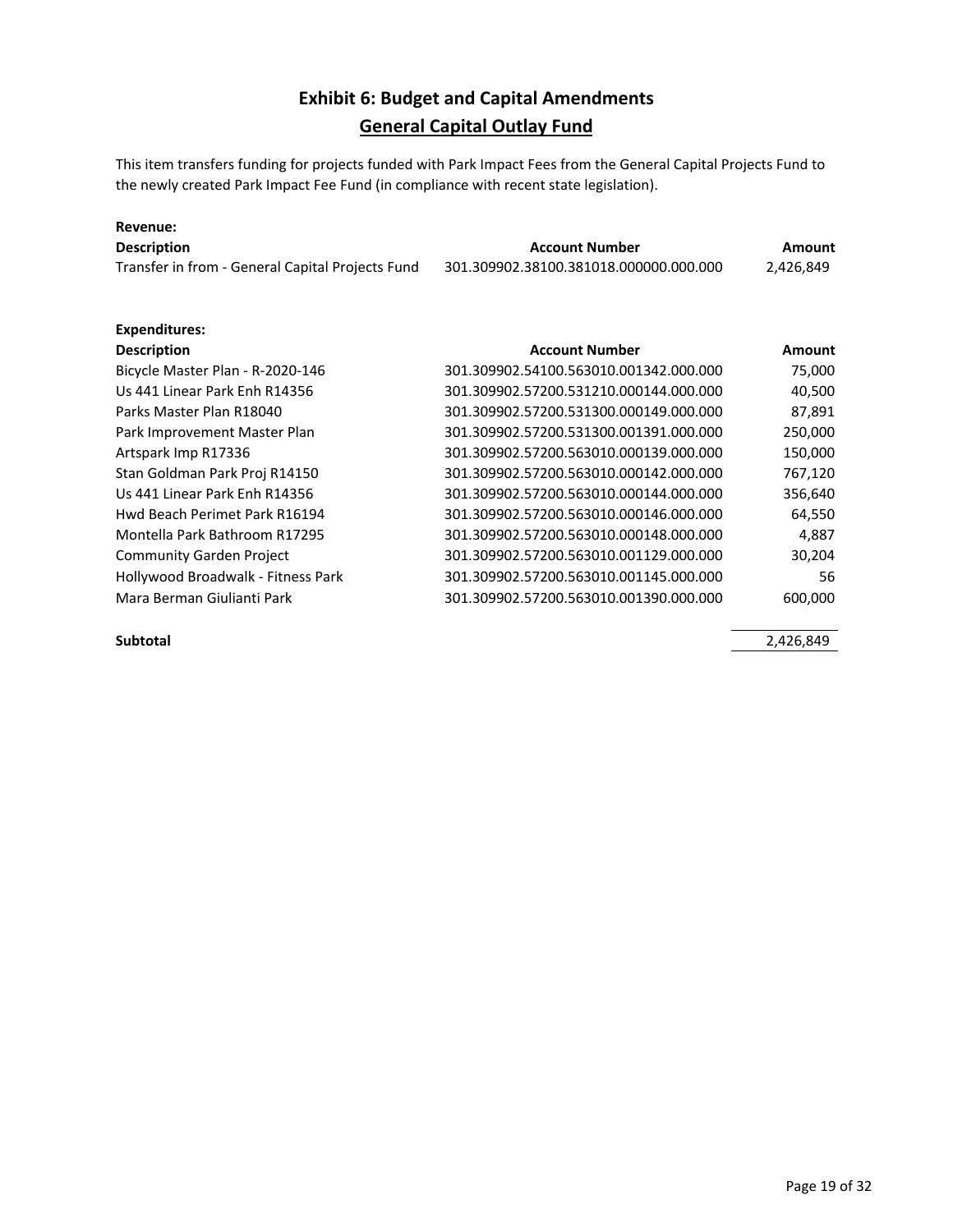### **Exhibit 7: Budget and Capital Amendments General Capital Projects Fund**

This item transfers funding for projects funded with Park Impact Fees from the General Capital Projects Fund to the newly created Park Impact Fee Fund (in compliance with recent state legislation).

| <b>Transfer From:</b>              |                                        |           |
|------------------------------------|----------------------------------------|-----------|
| <b>Description</b>                 | <b>Account Number</b>                  | Amount    |
| Bicycle Master Plan - R-2020-146   | 334.309902.54100.563010.001342.000.000 | 75,000    |
| Us 441 Linear Park Enh R14356      | 334.309902.57200.531210.000144.000.000 | 40,500    |
| Parks Master Plan R18040           | 334.309902.57200.531300.000149.000.000 | 87,891    |
| Park Improvement Master Plan       | 334.309902.57200.531300.001391.000.000 | 250,000   |
| Artspark Imp R17336                | 334.309902.57200.563010.000139.000.000 | 150,000   |
| Stan Goldman Park Proj R14150      | 334.309902.57200.563010.000142.000.000 | 767,120   |
| Us 441 Linear Park Enh R14356      | 334.309902.57200.563010.000144.000.000 | 356,640   |
| Hwd Beach Perimet Park R16194      | 334.309902.57200.563010.000146.000.000 | 64,550    |
| Montella Park Bathroom R17295      | 334.309902.57200.563010.000148.000.000 | 4,887     |
| <b>Community Garden Project</b>    | 334.309902.57200.563010.001129.000.000 | 30,204    |
| Hollywood Broadwalk - Fitness Park | 334.309902.57200.563010.001145.000.000 | 56        |
| Mara Berman Giulianti Park         | 334.309902.57200.563010.001390.000.000 | 600,000   |
| <b>Subtotal</b>                    |                                        | 2,426,849 |
| <b>Transfer To:</b>                |                                        |           |
| <b>Description</b>                 | <b>Account Number</b>                  | Amount    |
| Transfer to Park Impact Fee Fund   | 334.309902.58100.591103.000000.000.000 | 2,426,849 |
| <b>Subtotal</b>                    |                                        | 2,426,849 |
|                                    |                                        |           |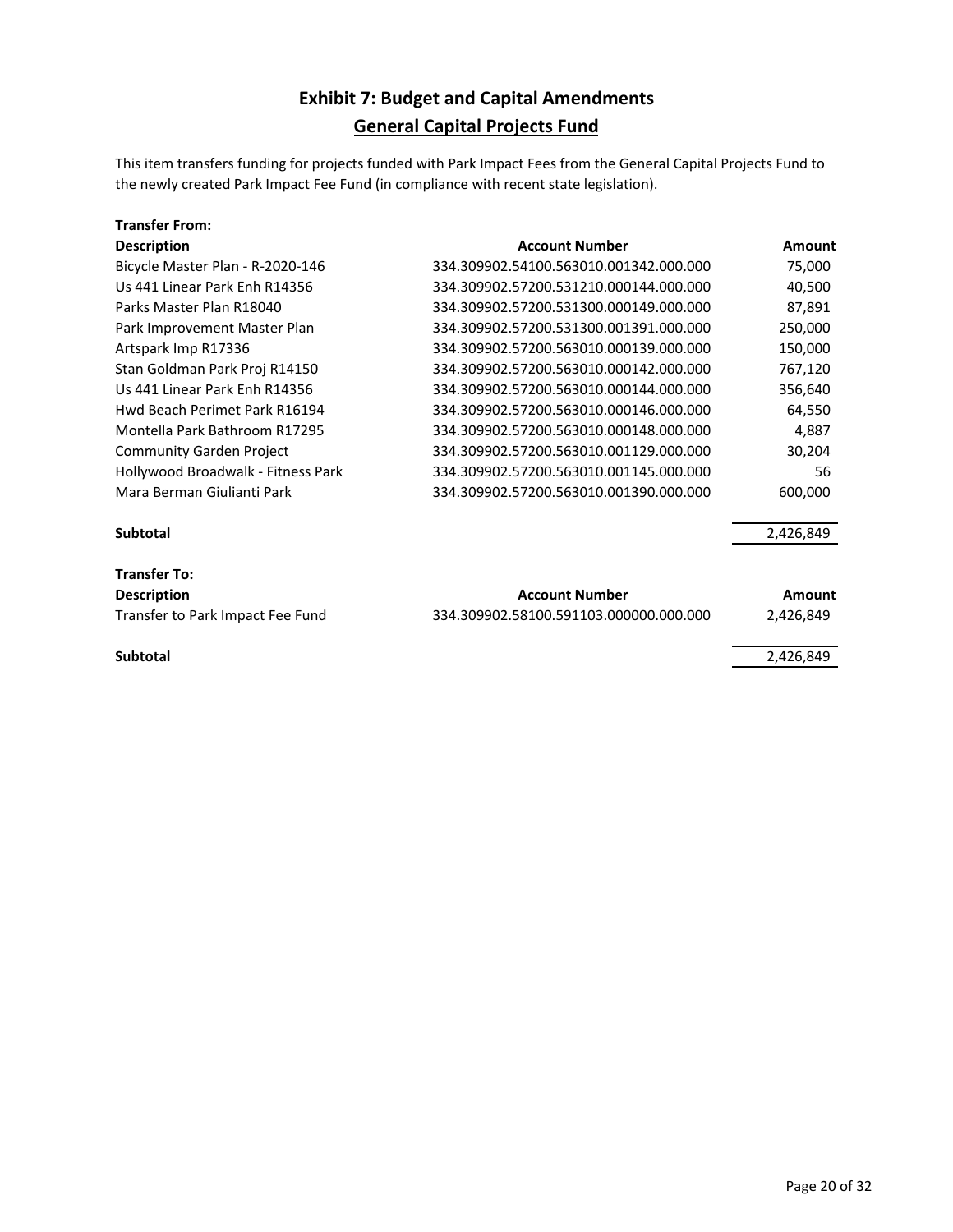### **Exhibit 7: Budget and Capital Amendments General Capital Projects Fund**

This item combines or reallocates funding for similar capital projects to reduce duplicated accounts and streamline the project expenditure process.

| <b>Transfer From:</b><br><b>Description</b><br>ERP R2019-284<br>Commercial Prop Imp Program                                | <b>Account Number</b><br>334.139902.51900.564420.001260.000.000<br>334.114001.51900.563010.001118.000.000 | Amount<br>43,185<br>125,000 |
|----------------------------------------------------------------------------------------------------------------------------|-----------------------------------------------------------------------------------------------------------|-----------------------------|
| <b>Subtotal</b>                                                                                                            |                                                                                                           | 168,185                     |
| <b>Transfer To:</b><br><b>Description</b><br><b>ERP Sys R18302</b><br>Commercial Property Improvement Program<br>R2019-284 | <b>Account Number</b><br>334.139901.51900.564420.000250.000.000<br>334.114001.51900.563010.001259.000.000 | Amount<br>43,185<br>125,000 |
| Subtotal                                                                                                                   |                                                                                                           | 168,185                     |

This item recognizes savings from Police Department operations and allocates it to the Fallen Officer Memorial.

| Revenue:                        |                                        |        |
|---------------------------------|----------------------------------------|--------|
| <b>Description</b>              | <b>Account Number</b>                  | Amount |
| Transfer in from - General Fund | 334.190107.38100.381016.000000.000.000 | 80,000 |
| Subtotal                        |                                        | 80,000 |
| <b>Expenditures:</b>            |                                        |        |
| <b>Description</b>              | <b>Account Number</b>                  | Amount |
| <b>Fallen Officer Memorial</b>  | <b>TBD</b>                             | 80,000 |
| <b>Subtotal</b>                 |                                        | 80,000 |
|                                 |                                        |        |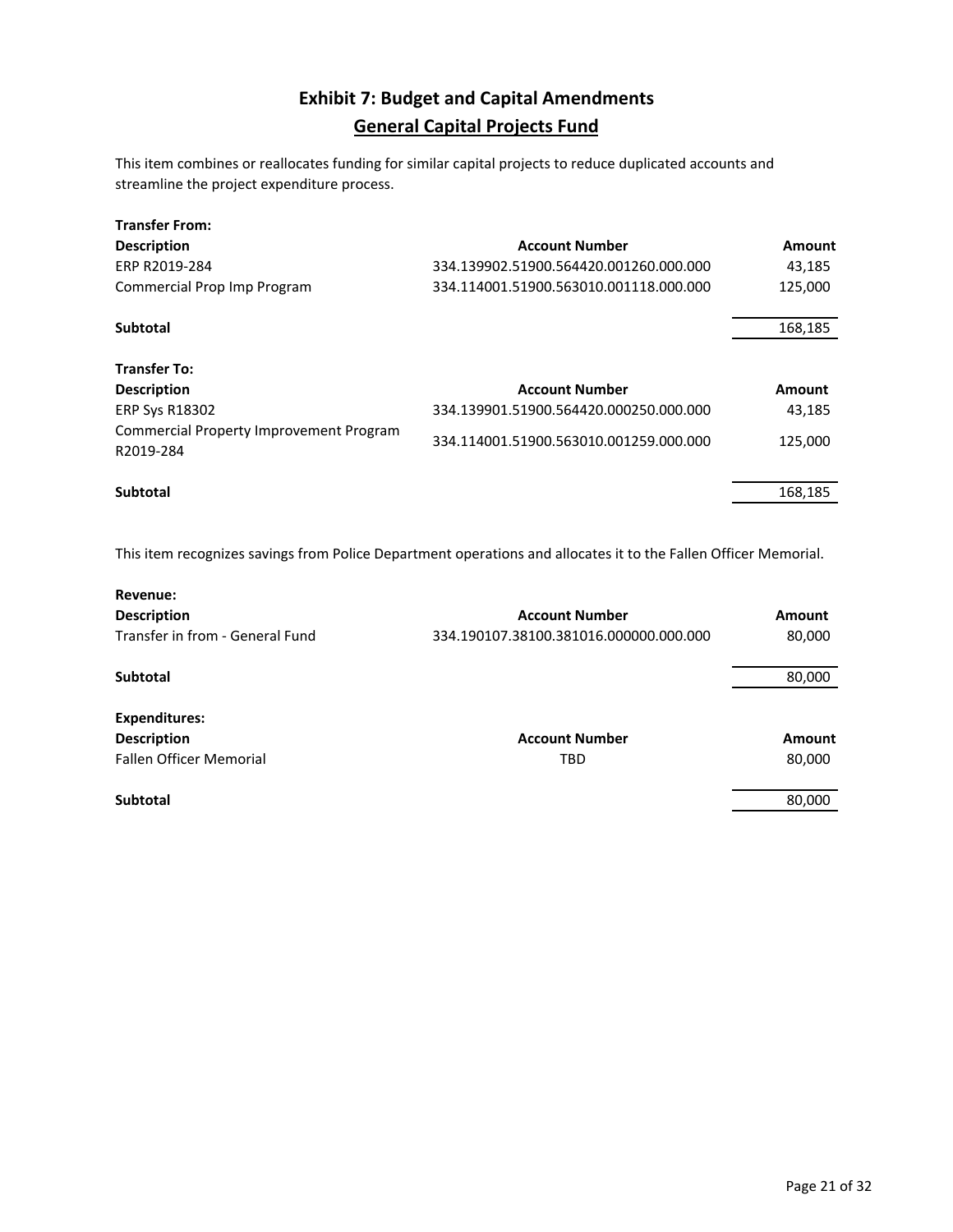### **Exhibit 7: Budget and Capital Amendments General Capital Projects Fund**

This item modifies the budgetary allocation of ARPA funds in the General Capital Fund as recommended by the City's external auditors.

#### **Revenue:**

| <b>Description</b><br>Transfer in from - ARPA Fund | <b>Account Number</b><br>334.190102.38100.381001.000000.000.000 | Amount<br>(1,800,000) |
|----------------------------------------------------|-----------------------------------------------------------------|-----------------------|
|                                                    |                                                                 |                       |
| <b>Subtotal</b>                                    |                                                                 | (1,800,000)           |
| <b>Expenditures:</b>                               |                                                                 |                       |
| <b>Description</b>                                 | <b>Account Number</b>                                           | Amount                |
| ARP - Shovel Ready Project Design                  | 334.149901.51900.534982.001448.000.000                          | (200,000)             |
| <b>ARP - ERP Stabilization</b>                     | 334.139901.51900.552152.001449.000.000                          | (600,000)             |
| ARP - Cybersecurity Enhancements                   | 334.139901.51900.552151.001450.000.000                          | (300,000)             |
| ARP - Citywide Landscape Beautification            | 334.500303.51900.546311.001451.000.000                          | (700,000)             |
| <b>Subtotal</b>                                    |                                                                 | (1,800,000)           |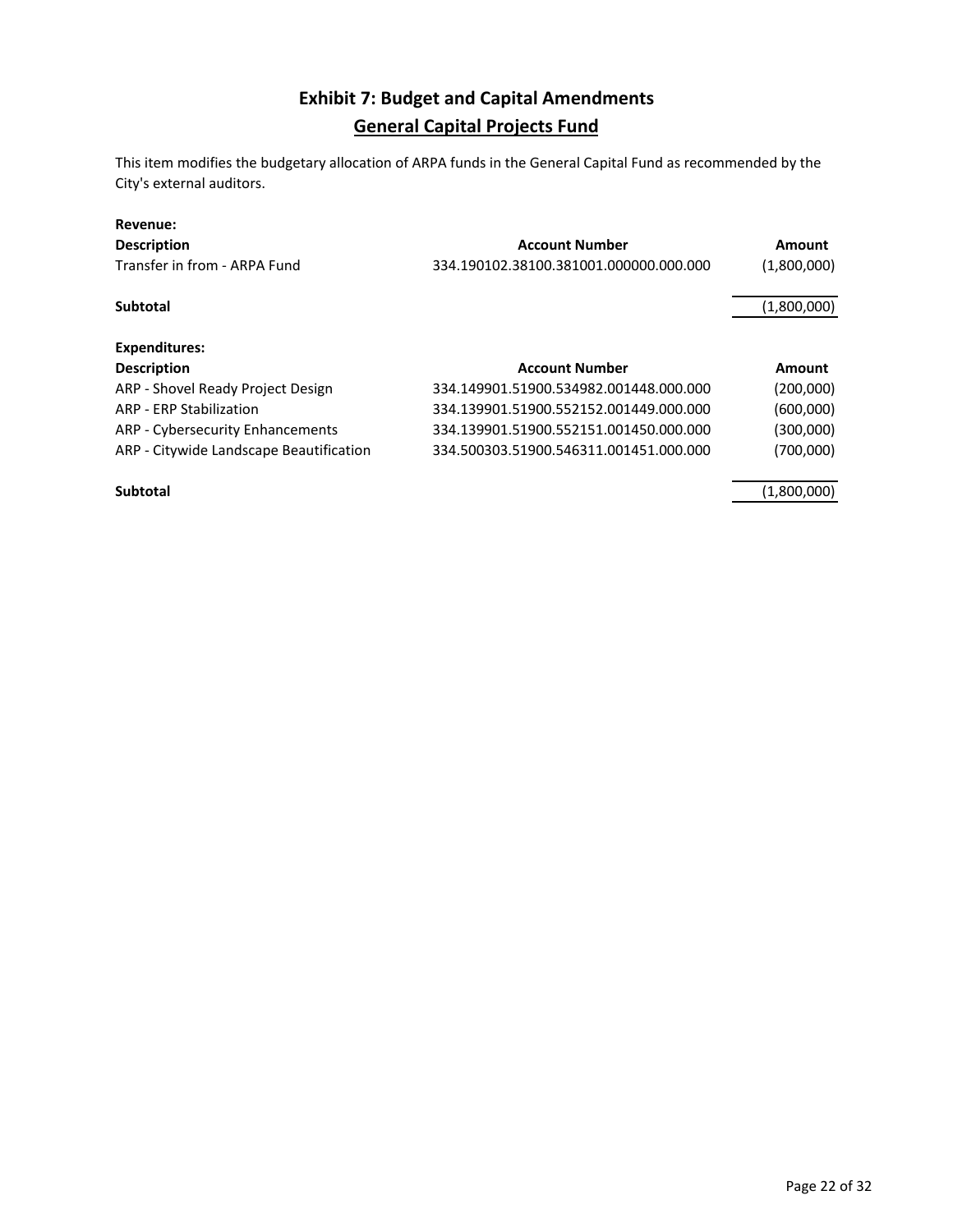### **Exhibit 8: Budget Amendments Water and Sewer Enterprise Fund**

The following items are transfers and/or reallocations of existing allocations between accounts in the FY 2021 Operating Budget within each respective department.

#### **Public Utilities**

**Transfer From:**

| <b>Description</b>                   | <b>Account Number</b>                  | Amount    |
|--------------------------------------|----------------------------------------|-----------|
| Int - Water Sewer Imp Rev Bonds 2010 | 442.190103.53600.575010.000000.000.000 | 1,816,238 |
| Pension - General                    | 442.400101.53600.522300.000000.000.000 | 607       |
| Pension - General                    | 442.400102.53600.522300.000000.000.000 | 313       |
| Pension - General                    | 442.400103.53600.522300.000000.000.000 | 355       |
| Pension - General                    | 442.400201.53600.522300.000000.000.000 | 1,469     |
| Pension - General                    | 442.400202.53600.522300.000000.000.000 | 404       |
| Pension - General                    | 442.400301.53600.522300.000000.000.000 | 765       |
| Salaries and Wages - Full Time       | 442.400401.53600.512100.000000.000.000 | 398,450   |
| Pension - General                    | 442.400401.53600.522300.000000.000.000 | 1,005     |
| Pension - General                    | 442.400501.53600.522300.000000.000.000 | 704       |
| Pension - General                    | 442.400502.53600.522300.000000.000.000 | 245       |
| Pension - General                    | 442.400503.53600.522300.000000.000.000 | 75        |
| Pension - General                    | 442.400601.53600.522300.000000.000.000 | 979       |
| Waste Disposal-Biosolids             | 442.400601.53600.543630.000000.000.000 | 150,575   |
| Pension - General                    | 442.400602.53600.522300.000000.000.000 | 444       |
| Pension - General                    | 442.400603.53600.522300.000000.000.000 | 220       |
| Pension - General                    | 442.400604.53600.522300.000000.000.000 | 366       |

**Transfer To:**

**Subtotal** 2,373,214

| <b>Description</b>                               | <b>Account Number</b>                  | Amount    |
|--------------------------------------------------|----------------------------------------|-----------|
| Int - SRF DW060460                               | 442.190103.53600.572402.000000.000.000 | 57,734    |
| Int - SRF 060480                                 | 442.190103.53600.572403.000000.000.000 | 15,504    |
| Int - SRF DW060490                               | 442.190103.53600.572404.000000.000.000 | 74,877    |
| Int - SRF 0604A0                                 | 442.190103.53600.572405.000000.000.000 | 33,433    |
| Int - SRF DW06047 Water Main                     | 442.190103.53600.572990.000000.000.000 | 113,795   |
| Int - Water Sewer Refunding Bonds 2020           | 442.190103.53600.575025.001378.000.000 | 1,268,240 |
| Other Debt Costs - Water and Sewer – Series 2020 | 442.190103.53600.576006.001378.000.000 | 251,250   |
| Other - Water Sewer Ref Bonds 2014               | 442.190103.53600.576020.000000.000.000 | 1,050     |
| Other - 2016A Cap Imp Refunding Bond             | 442.190103.53600.576310.000000.000.000 | 355       |
| <b>Accrued Leave</b>                             | 442.400101.53600.512190.000000.000.000 | 95,466    |
| Overtime                                         | 442.400101.53600.514120.000000.000.000 | 5,079     |
| <b>General Pension Settlement Contributions</b>  | 442.400101.53600.522391.000000.000.000 | 607       |
| Contractual Svc                                  | 442.400101.53600.531170.000000.000.000 | 2,093     |
| Consumable Equipment and Tool                    | 442.400101.53600.552140.000000.000.000 | 457       |
| Contingency                                      | 442.400101.53600.559010.000000.000.000 | 2,626     |
| <b>Accrued Leave</b>                             | 442.400102.53600.512190.000000.000.000 | 7,448     |
| <b>General Pension Settlement Contributions</b>  | 442.400102.53600.522391.000000.000.000 | 313       |
| <b>Accrued Leave</b>                             | 442.400103.53600.512190.000000.000.000 | 12,026    |
| <b>General Pension Settlement Contributions</b>  | 442.400103.53600.522391.000000.000.000 | 355       |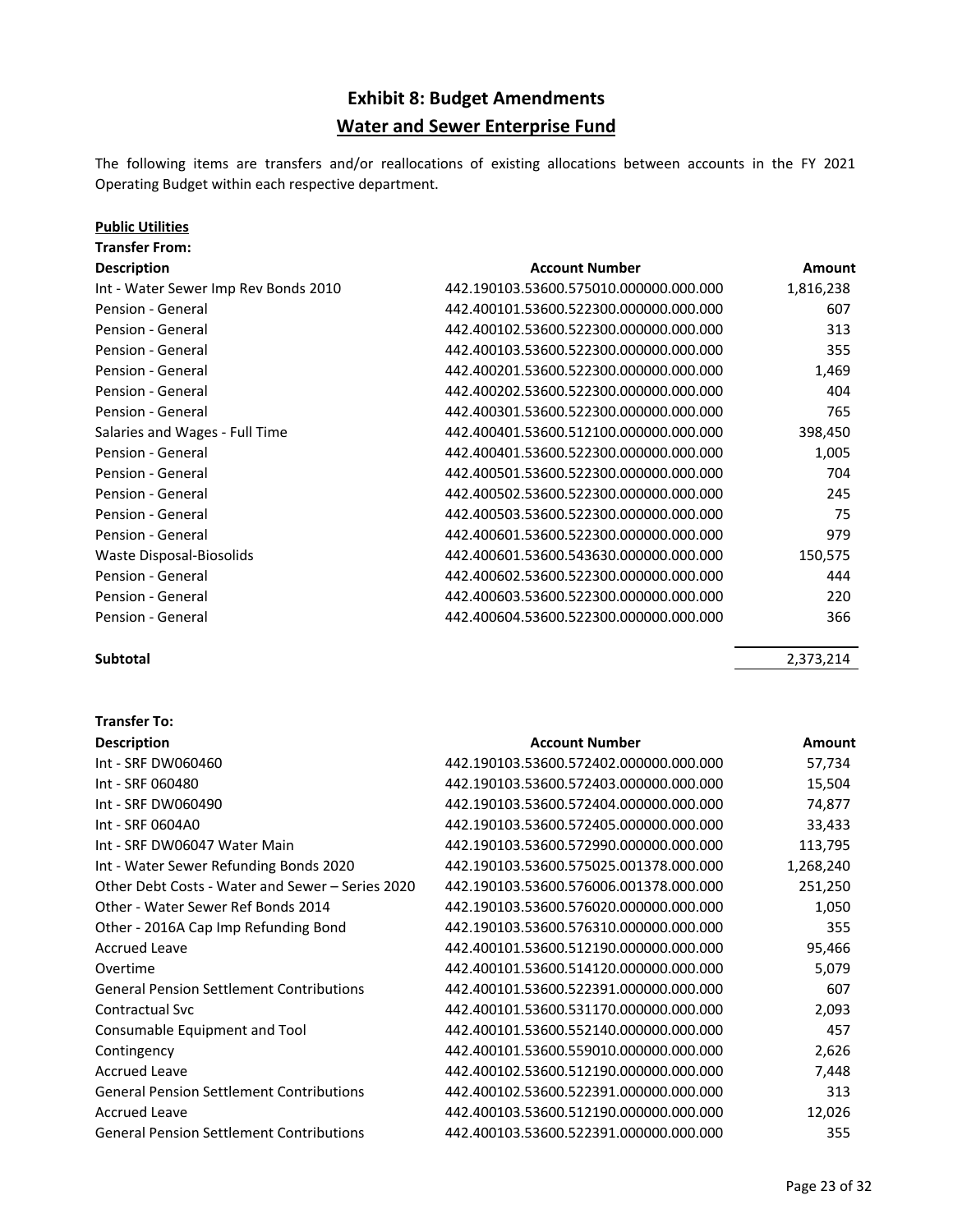### **Exhibit 8: Budget Amendments Water and Sewer Enterprise Fund**

| <b>Printing and Binding</b>                     | 442.400103.53600.547120.000000.000.000 | 45      |
|-------------------------------------------------|----------------------------------------|---------|
| <b>Accrued Leave</b>                            | 442.400201.53600.512190.000000.000.000 | 1,782   |
| Overtime                                        | 442.400201.53600.514120.000000.000.000 | 4,566   |
| <b>General Pension Settlement Contributions</b> | 442.400201.53600.522391.000000.000.000 | 1,469   |
| Consumable Equipment and Tool                   | 442.400201.53600.552140.000000.000.000 | 249     |
| <b>Accrued Leave</b>                            | 442.400202.53600.512190.000000.000.000 | 6,308   |
| <b>General Pension Settlement Contributions</b> | 442.400202.53600.522391.000000.000.000 | 404     |
| <b>Accrued Leave</b>                            | 442.400301.53600.512190.000000.000.000 | 10,646  |
| Overtime                                        | 442.400301.53600.514120.000000.000.000 | 13,197  |
| <b>Deferred Compensation 457</b>                | 442.400301.53600.522010.000000.000.000 | 1,000   |
| <b>General Pension Settlement Contributions</b> | 442.400301.53600.522391.000000.000.000 | 765     |
| <b>Equipment Rental and Lease</b>               | 442.400301.53600.544040.000000.000.000 | 530     |
| <b>Accrued Leave</b>                            | 442.400401.53600.512190.000000.000.000 | 2,602   |
| <b>General Pension Settlement Contributions</b> | 442.400401.53600.522391.000000.000.000 | 1,005   |
| Contractual Svc                                 | 442.400401.53600.531170.000000.000.000 | 23,625  |
| Uniforms                                        | 442.400401.53600.552420.000000.000.000 | 701     |
| <b>General Pension Settlement Contributions</b> | 442.400501.53600.522391.000000.000.000 | 704     |
| Supplies - Medical                              | 442.400501.53600.552320.000000.000.000 | 44      |
| Supplies - Chemical                             | 442.400501.53600.552330.000000.000.000 | 16,717  |
| <b>General Pension Settlement Contributions</b> | 442.400502.53600.522391.000000.000.000 | 245     |
| Motor Fuel and Oil                              | 442.400502.53600.552110.000000.000.000 | 398     |
| Consumable Equipment and Tool                   | 442.400502.53600.552140.000000.000.000 | 58      |
| Maint - Mains                                   | 442.400502.53600.552250.000000.000.000 | 185     |
| <b>General Pension Settlement Contributions</b> | 442.400503.53600.522391.000000.000.000 | 75      |
| <b>General Pension Settlement Contributions</b> | 442.400601.53600.522391.000000.000.000 | 979     |
| Commingled - Yard and Bulk Waste                | 442.400601.53600.543600.000000.000.000 | 210,364 |
| Supplies - Chemical                             | 442.400601.53600.552330.000000.000.000 | 2,873   |
| Uniforms                                        | 442.400601.53600.552420.000000.000.000 | 532     |
| <b>Transportation - Stipends ND</b>             | 442.400601.53600.640040.000000.000.000 | 2,308   |
| Water ND                                        | 442.400601.53600.643520.000000.000.000 | 10,270  |
| Overtime                                        | 442.400602.53600.514120.000000.000.000 | 12,644  |
| <b>General Pension Settlement Contributions</b> | 442.400602.53600.522391.000000.000.000 | 444     |
| Maint - Machinery                               | 442.400602.53600.546330.000000.000.000 | 49,006  |
| <b>Office Supplies</b>                          | 442.400602.53600.551010.000000.000.000 | 1,920   |
| Maint - Facilities                              | 442.400602.53600.552240.000000.000.000 | 32,434  |
| Supplies - Medical                              | 442.400602.53600.552320.000000.000.000 | 173     |
| Uniforms                                        | 442.400602.53600.552420.000000.000.000 | 155     |
| Salaries and Wages - Full Time                  | 442.400603.53600.512100.000000.000.000 | 12,625  |
| <b>Accrued Leave</b>                            | 442.400603.53600.512190.000000.000.000 | 966     |
| <b>General Pension Settlement Contributions</b> | 442.400603.53600.522391.000000.000.000 | 220     |
| <b>Office Supplies</b>                          | 442.400603.53600.551010.000000.000.000 | 328     |
| <b>Transportation - Stipends ND</b>             | 442.400603.53600.640040.000000.000.000 | 1,777   |
| Overtime                                        | 442.400604.53600.514120.000000.000.000 | 2,802   |
| <b>General Pension Settlement Contributions</b> | 442.400604.53600.522391.000000.000.000 | 366     |
|                                                 |                                        |         |

**Subtotal** 2,373,214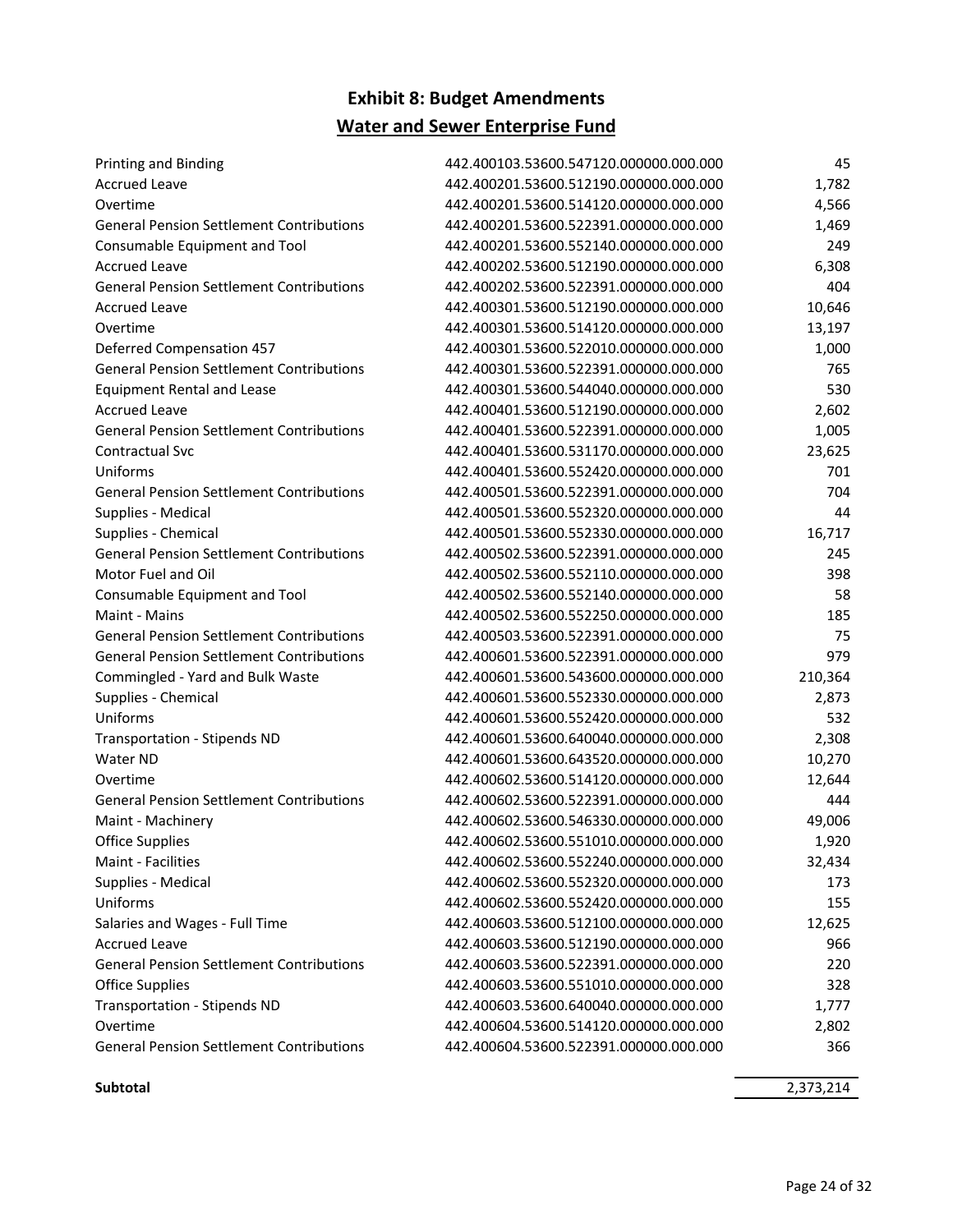### **Exhibit 9: Budget Amendments Stormwater Enterprise Fund**

The following items are transfers and/or reallocations of existing allocations between accounts in the FY 2021 Operating Budget within each respective department.

#### **Public Utilities**

| <b>Transfer From:</b>          |                                        |        |
|--------------------------------|----------------------------------------|--------|
| <b>Description</b>             | <b>Account Number</b>                  | Amount |
| Salaries and Wages - Full Time | 443.410101.53800.512100.000000.000.000 | 8.351  |
| Pension - General              | 443.410101.53800.522300.000000.000.000 | 420    |
|                                |                                        |        |

**Subtotal** 8,771

| <b>Transfer To:</b>                             |                                        |        |
|-------------------------------------------------|----------------------------------------|--------|
| <b>Description</b>                              | <b>Account Number</b>                  | Amount |
| Accrued Leave                                   | 443.410101.53800.512190.000000.000.000 | 6.265  |
| <b>General Pension Settlement Contributions</b> | 443.410101.53800.522391.000000.000.000 | 420    |
| <b>Collection Service</b>                       | 443.410101.53800.534770.000000.000.000 | 2.086  |
| <b>Subtotal</b>                                 |                                        | 8.771  |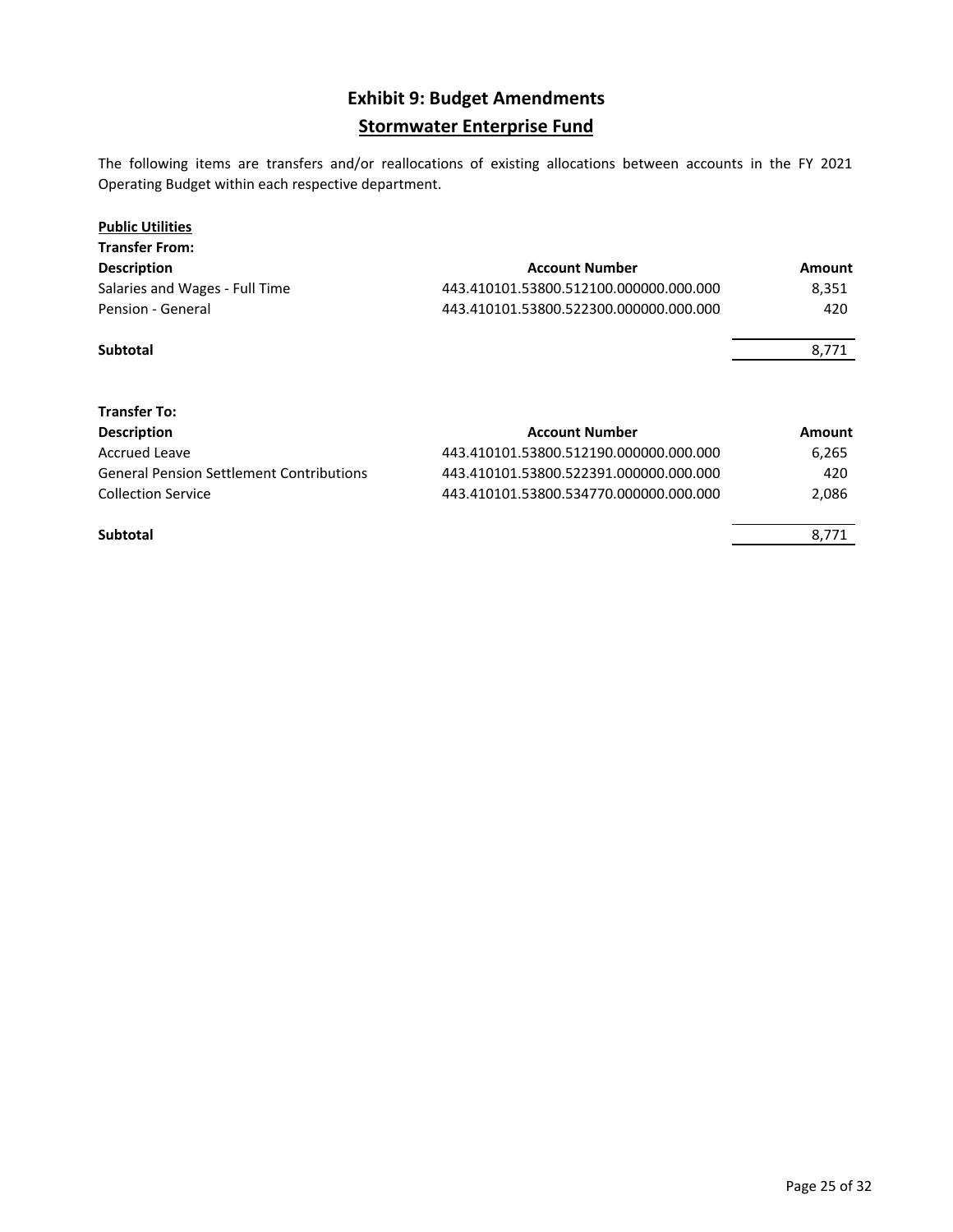### **Exhibit 10: Budget Amendments Sanitation Enterprise Fund**

The following items are transfers and/or reallocations of existing allocations between accounts in the FY 2021 Operating Budget within each respective department.

| <b>Public Works</b>                             |                                        |         |
|-------------------------------------------------|----------------------------------------|---------|
| <b>Transfer From:</b>                           |                                        |         |
| <b>Description</b>                              | <b>Account Number</b>                  | Amount  |
| Pension - General                               | 445.520101.53400.522300.000000.000.000 | 572     |
| Consumable Equipment and Tool                   | 445.520101.53400.552140.000000.000.000 | 145,000 |
| <b>Other Contractual</b>                        | 445.520102.53400.534980.000000.000.000 | 23,724  |
| <b>Subtotal</b>                                 |                                        | 169,296 |
| <b>Transfer To:</b>                             |                                        |         |
| <b>Description</b>                              | <b>Account Number</b>                  | Amount  |
| Salaries and Wages - Part Time                  | 445.520101.53400.512120.000000.000.000 | 1,015   |
|                                                 |                                        |         |
| <b>Accrued Leave</b>                            | 445.520101.53400.512190.000000.000.000 | 6,997   |
| Overtime                                        | 445.520101.53400.514120.000000.000.000 | 18,680  |
| <b>Deferred Compensation 457</b>                | 445.520101.53400.522010.000000.000.000 | 1,000   |
| <b>General Pension Settlement Contributions</b> | 445.520101.53400.522391.000000.000.000 | 572     |
| <b>Collection Service</b>                       | 445.520101.53400.534770.000000.000.000 | 3,340   |
| Commingled - Yard and Bulk Waste                | 445.520101.53400.543600.000000.000.000 | 136,677 |

**Subtotal** 169,296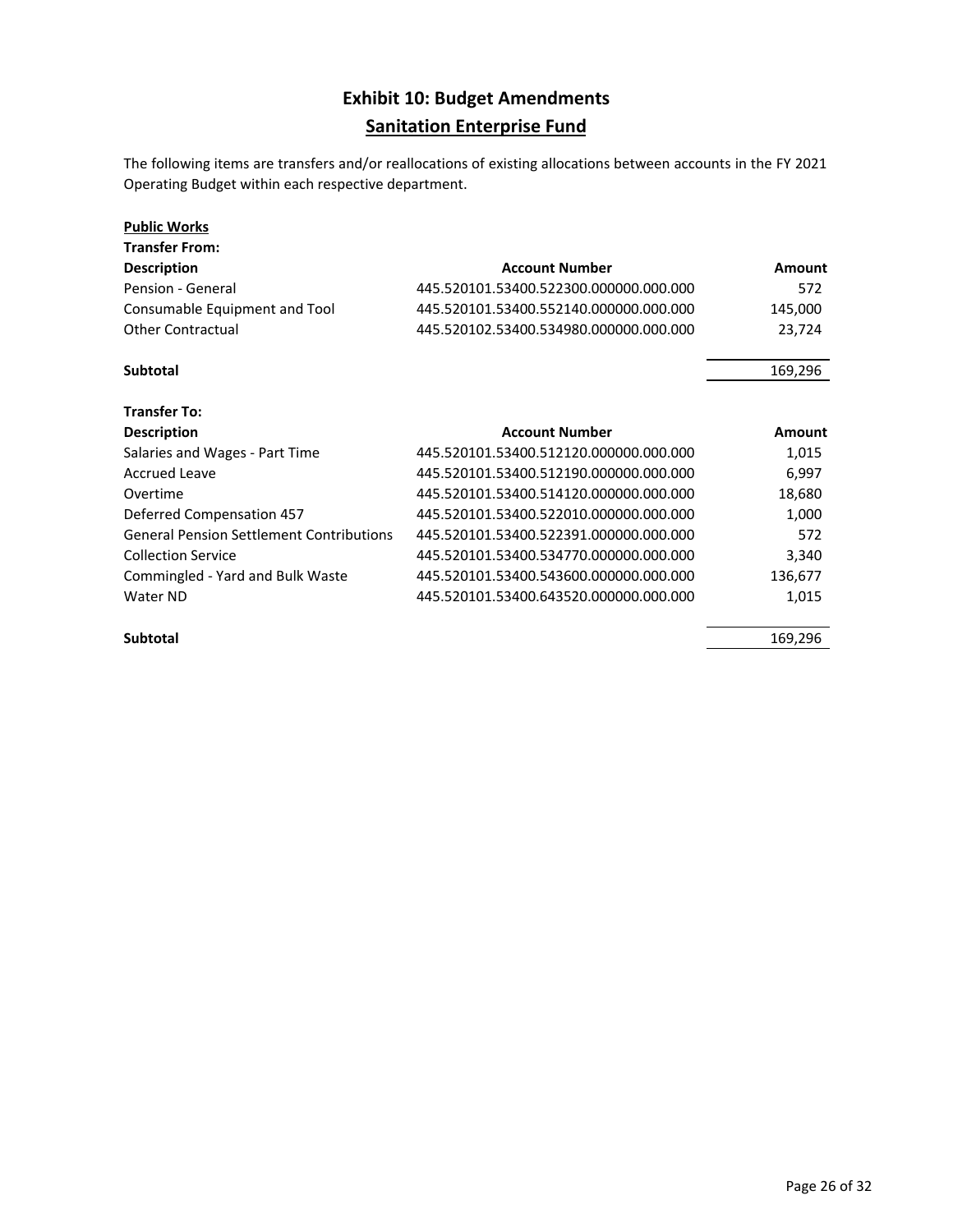### **Exhibit 11: Budget Amendments Parking Enterprise Fund**

The following items are transfers and/or reallocations of existing allocations between accounts in the FY 2021 Operating Budget within each respective department.

#### **Parking Services Transfer From:**

| HANSIEI FIUIN.                    |                                        |         |
|-----------------------------------|----------------------------------------|---------|
| <b>Description</b>                | <b>Account Number</b>                  | Amount  |
| Pension - General                 | 446.150101.54500.522300.000000.000.000 | 356     |
| <b>General Operating Transfer</b> | 446.150101.58100.591100.000000.000.000 | 37,000  |
| Salaries and Wages - Full Time    | 446.150102.54500.512100.000000.000.000 | 41,841  |
| Pension - General                 | 446.150102.54500.522300.000000.000.000 | 224     |
| Salaries and Wages - Part Time    | 446.150103.54500.512120.000000.000.000 | 150,400 |
| Pension - General                 | 446.150103.54500.522300.000000.000.000 | 144     |
| Pension - General                 | 446.150201.54500.522300.000000.000.000 | 42      |
| Pension - General                 | 446.150204.54500.522300.000000.000.000 | 27      |

### **Subtotal** 230,034

| <b>Transfer To:</b>                             |                                        |               |
|-------------------------------------------------|----------------------------------------|---------------|
| <b>Description</b>                              | <b>Account Number</b>                  | <b>Amount</b> |
| <b>Accrued Leave</b>                            | 446.150101.54500.512190.000000.000.000 | 9,335         |
| <b>General Pension Settlement Contributions</b> | 446.150101.54500.522391.000000.000.000 | 356           |
| <b>Merchant Fees - Credit Card</b>              | 446.150101.54500.535150.000000.000.000 | 78,553        |
| Postage                                         | 446.150101.54500.542010.000000.000.000 | 4,684         |
| <b>State Sales Tax</b>                          | 446.150101.54500.549240.000000.000.000 | 27,500        |
| General - Administrative                        | 446.150101.54500.591430.000000.000.000 | 37,000        |
| Water ND                                        | 446.150101.54500.643520.000000.000.000 | 53            |
| <b>Accrued Leave</b>                            | 446.150102.54500.512190.000000.000.000 | 1,921         |
| Overtime                                        | 446.150102.54500.514120.000000.000.000 | 14,586        |
| <b>Deferred Compensation 457</b>                | 446.150102.54500.522010.000000.000.000 | 5,000         |
| <b>General Pension Settlement Contributions</b> | 446.150102.54500.522391.000000.000.000 | 224           |
| <b>Accrued Leave</b>                            | 446.150103.54500.512190.000000.000.000 | 63            |
| <b>General Pension Settlement Contributions</b> | 446.150103.54500.522391.000000.000.000 | 144           |
| Salaries and Wages - Full Time                  | 446.150201.54500.512100.000000.000.000 | 220           |
| Salaries and Wages - Part Time                  | 446.150201.54500.512120.000000.000.000 | 1,744         |
| Overtime                                        | 446.150201.54500.514120.000000.000.000 | 13,604        |
| Social Security                                 | 446.150201.54500.521200.000000.000.000 | 1,159         |
| <b>Deferred Compensation 457</b>                | 446.150201.54500.522010.000000.000.000 | 1,000         |
| <b>General Pension Settlement Contributions</b> | 446.150201.54500.522391.000000.000.000 | 42            |
| Salaries and Wages - Part Time                  | 446.150202.54500.512120.000000.000.000 | 3,171         |
| Overtime                                        | 446.150202.54500.514120.000000.000.000 | 8,990         |
| Social Security                                 | 446.150202.54500.521200.000000.000.000 | 450           |
| <b>Deferred Compensation 457</b>                | 446.150202.54500.522010.000000.000.000 | 1,000         |
| Consumable Equipment and Tool                   | 446.150202.54500.552140.000000.000.000 | 2,660         |
| Overtime                                        | 446.150203.54500.514120.000000.000.000 | 5,813         |
| Water ND                                        | 446.150203.54500.643520.000000.000.000 | 461           |
| Overtime                                        | 446.150204.54500.514120.000000.000.000 | 10,274        |
| <b>General Pension Settlement Contributions</b> | 446.150204.54500.522391.000000.000.000 | 27            |

**Subtotal** 230,034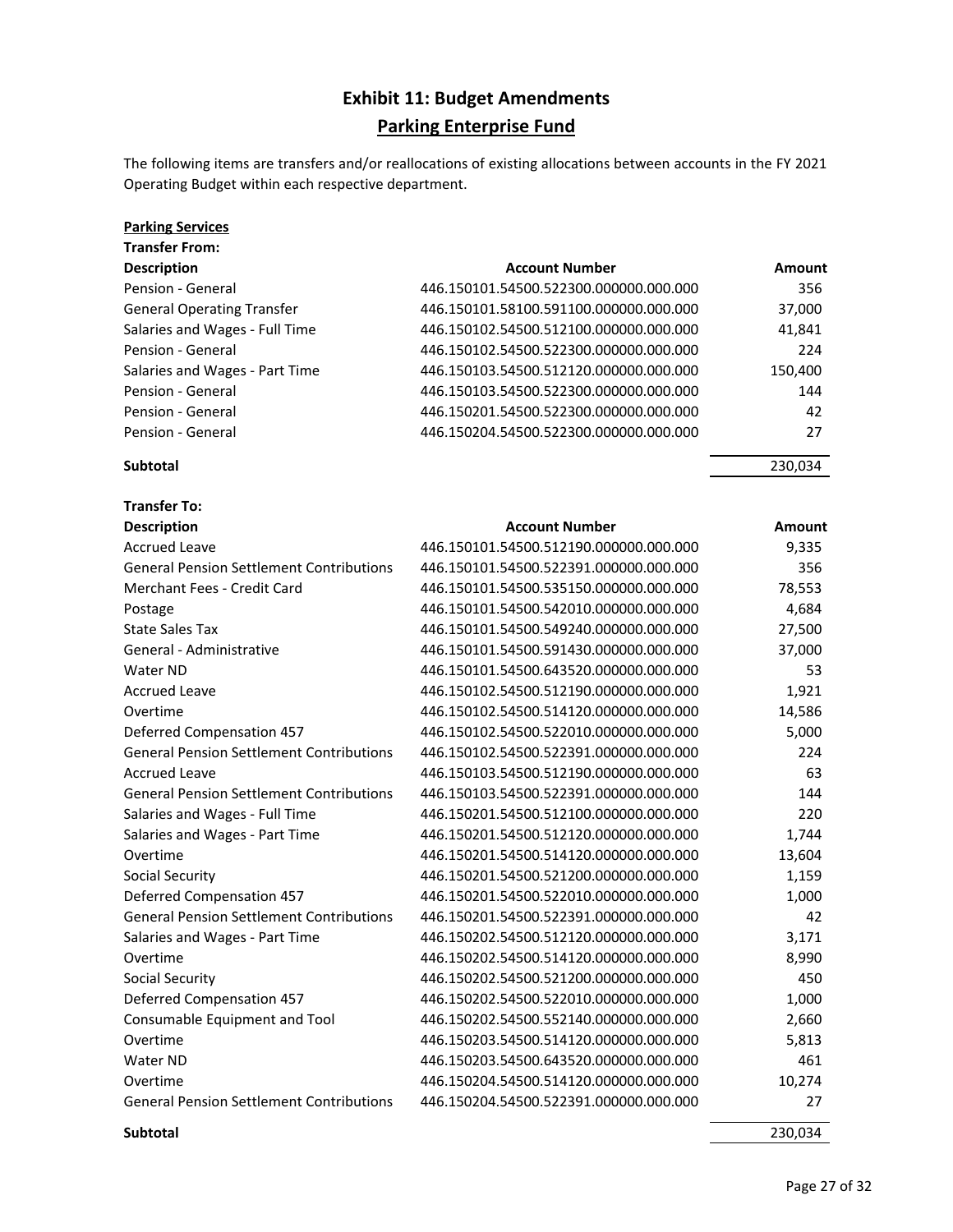### **Exhibit 12: Budget Amendments Central Services Fund**

The following items are transfers and/or reallocations of existing allocations between accounts in the FY 2021 Operating Budget within each respective department.

| <b>Records and Archives</b>                     |                                        |        |
|-------------------------------------------------|----------------------------------------|--------|
| <b>Transfer From:</b>                           |                                        |        |
| <b>Description</b>                              | <b>Account Number</b>                  | Amount |
| Salaries and Wages - Full Time                  | 557.111002.51900.512100.000000.000.000 | 5,396  |
| Pension - General                               | 557.111002.51900.522300.000000.000.000 | 72     |
| <b>Subtotal</b>                                 |                                        | 5,468  |
| <b>Transfer To:</b>                             |                                        |        |
| <b>Description</b>                              | <b>Account Number</b>                  | Amount |
| <b>Accrued Leave</b>                            | 557.111002.51900.512190.000000.000.000 | 4,396  |
| <b>Deferred Compensation 457</b>                | 557.111002.51900.522010.000000.000.000 | 1,000  |
| <b>General Pension Settlement Contributions</b> | 557.111002.51900.522391.000000.000.000 | 72     |
| <b>Subtotal</b>                                 |                                        | 5,468  |
| <b>Communications and Marketing</b>             |                                        |        |
| <b>Transfer From:</b>                           |                                        |        |
| Description                                     | <b>Account Number</b>                  | Amount |
| Salaries and Wages - Part Time                  | 557.113001.51900.512120.000000.000.000 | 17,756 |
| Pension - General                               | 557.113001.51900.522300.000000.000.000 | 350    |
| Subtotal                                        |                                        | 18,106 |
| <b>Transfer To:</b>                             |                                        |        |
| <b>Description</b>                              | <b>Account Number</b>                  | Amount |
| Salaries and Wages - Full Time                  | 557.113001.51900.512100.000000.000.000 | 2,663  |
| <b>Accrued Leave</b>                            | 557.113001.51900.512190.000000.000.000 | 13,431 |
| <b>General Pension Settlement Contributions</b> | 557.113001.51900.522391.000000.000.000 | 350    |
| <b>Operating Supplies</b>                       | 557.113001.51900.552010.000000.000.000 | 904    |
| <b>Professional Memberships</b>                 | 557.113001.51900.554260.000000.000.000 | 758    |
| <b>Subtotal</b>                                 |                                        | 18,106 |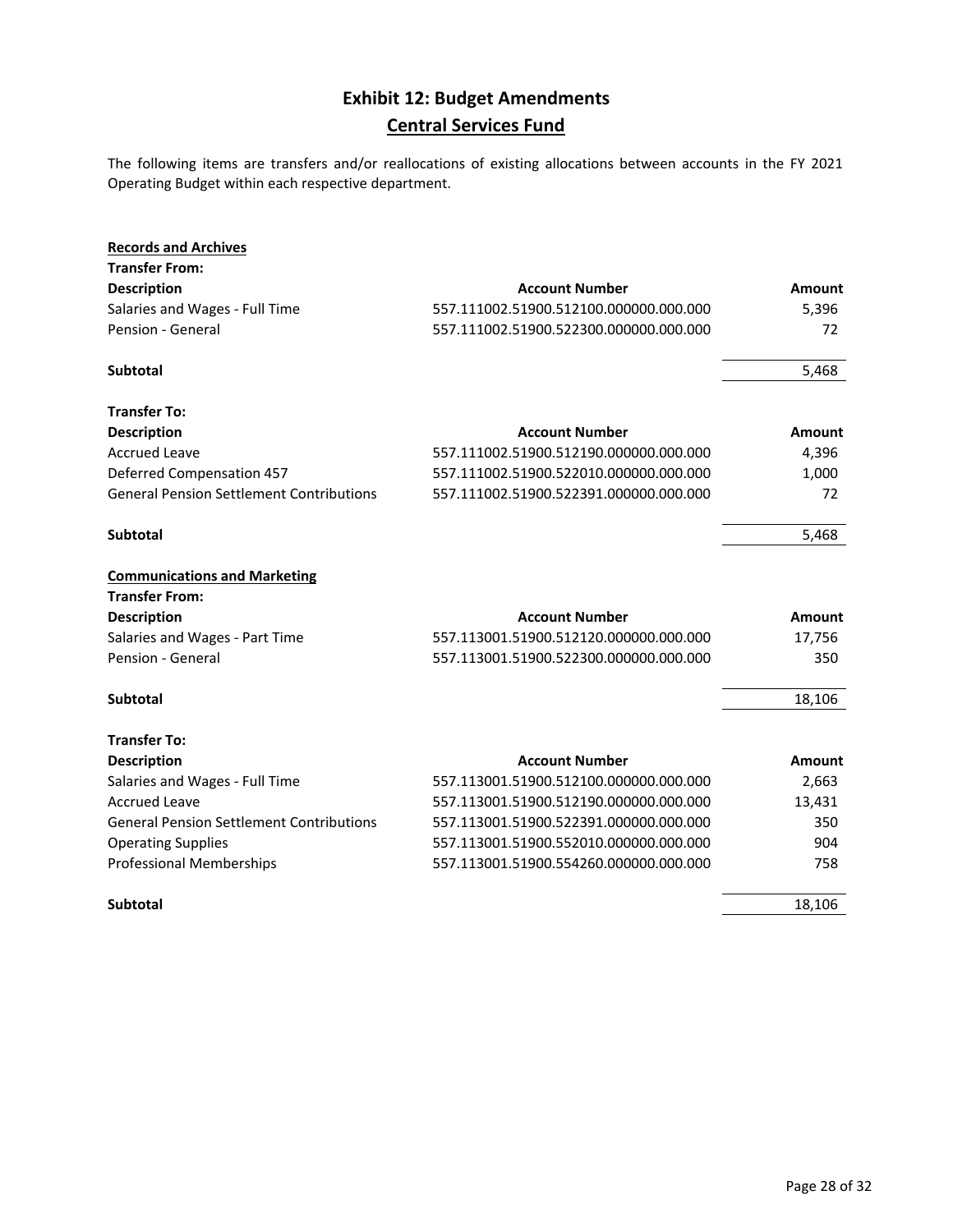### **Exhibit 12: Budget Amendments Central Services Fund**

### **Information Technology**

| <b>Transfer From:</b>                         |                                        |         |
|-----------------------------------------------|----------------------------------------|---------|
| <b>Description</b>                            | <b>Account Number</b>                  | Amount  |
| Pension - General                             | 557.130101.51900.522300.000000.000.000 | 203     |
| Pension - General                             | 557.130301.51900.522300.000000.000.000 | 345     |
| Pension - General                             | 557.130201.51900.522300.000000.000.000 | 390     |
| Pension - General                             | 557.130102.51900.522300.000000.000.000 | 484     |
| Salaries and Wages - Full Time                | 557.130101.51900.512100.000000.000.000 | 45,954  |
| Salaries and Wages - Full Time                | 557.130201.51900.512100.000000.000.000 | 57,802  |
| Salaries and Wages - Full Time                | 557.130102.51900.512100.000000.000.000 | 81,814  |
| Maint - Comp Hardware                         | 557.130101.51900.546340.000000.000.000 | 105,000 |
| Computer Software Greater than 1k             | 557.130101.51900.564420.000000.000.000 | 85,918  |
| Prin - Capital Improvement Bond, Series 2020A | 557.190103.51700.574721.000000.000.000 | 220,712 |
| Prin - Capital Improvement Bond, Series 2020B | 557.190103.51700.574722.000000.000.000 | 335,339 |
| Int - Capital Improvement Bond, Series 2020A  | 557.190103.51700.575721.000000.000.000 | 55,178  |
| Int - Capital Improvement Bond, Series 2020B  | 557.190103.51700.575722.000000.000.000 | 51,940  |

#### **Subtotal** 1,041,079

**Transfer To:**

| <b>Description</b>                              | <b>Account Number</b>                  | Amount  |
|-------------------------------------------------|----------------------------------------|---------|
| <b>Accrued Leave</b>                            | 557.130101.51900.512190.000000.000.000 | 2,300   |
| <b>General Pension Settlement Contributions</b> | 557.130101.51900.522391.000000.000.000 | 203     |
| Maint - Machinery                               | 557.130101.51900.546330.000000.000.000 | 2,555   |
| <b>Employee Clearing Account</b>                | 557.130101.51900.549310.000000.000.000 | 14,550  |
| Prin - 2016A Cap Imp Refunding Bonds            | 557.130101.51900.574310.000000.000.000 | 12,590  |
| Int - 2016A Cap Imp Refd Bonds                  | 557.130101.51900.575310.000000.000.000 | 55,815  |
| Int - 2017 Pnc Refunding Note                   | 557.130101.51900.575700.000000.000.000 | 1,070   |
| <b>Transportation - Stipends ND</b>             | 557.130101.51900.640040.000000.000.000 | 3,139   |
| Telephone - Stipends ND                         | 557.130101.51900.641020.000000.000.000 | 550     |
| <b>Accrued Leave</b>                            | 557.130102.51900.512190.000000.000.000 | 19,482  |
| <b>General Pension Settlement Contributions</b> | 557.130102.51900.522391.000000.000.000 | 484     |
| Int - Motorola Lease FY 2014                    | 557.130102.51900.575270.000000.000.000 | 33,528  |
| Telephone - Stipends ND                         | 557.130102.51900.641020.000000.000.000 | 66,611  |
| Salaries and Wages - Part Time                  | 557.130201.51900.512120.000000.000.000 | 11,951  |
| <b>Accrued Leave</b>                            | 557.130201.51900.512190.000000.000.000 | 17,042  |
| Overtime                                        | 557.130201.51900.514120.000000.000.000 | 377     |
| <b>General Pension Settlement Contributions</b> | 557.130201.51900.522391.000000.000.000 | 390     |
| <b>Contractual Svc</b>                          | 557.130201.51900.531170.000000.000.000 | 31,624  |
| Salaries and Wages - Full Time                  | 557.130301.51900.512100.000000.000.000 | 81,329  |
| <b>Accrued Leave</b>                            | 557.130301.51900.512190.000000.000.000 | 14,728  |
| Social Security                                 | 557.130301.51900.521200.000000.000.000 | 6,115   |
| <b>General Pension Settlement Contributions</b> | 557.130301.51900.522391.000000.000.000 | 345     |
| <b>Contractual Svc</b>                          | 557.130301.51900.531170.000000.000.000 | 261     |
| Telephone - Stipends ND                         | 557.130301.51900.641020.000000.000.000 | 871     |
| Principal - First FLA '97                       | 557.130301.58100.571290.000000.000.000 | 663,169 |

**Subtotal** 1,041,079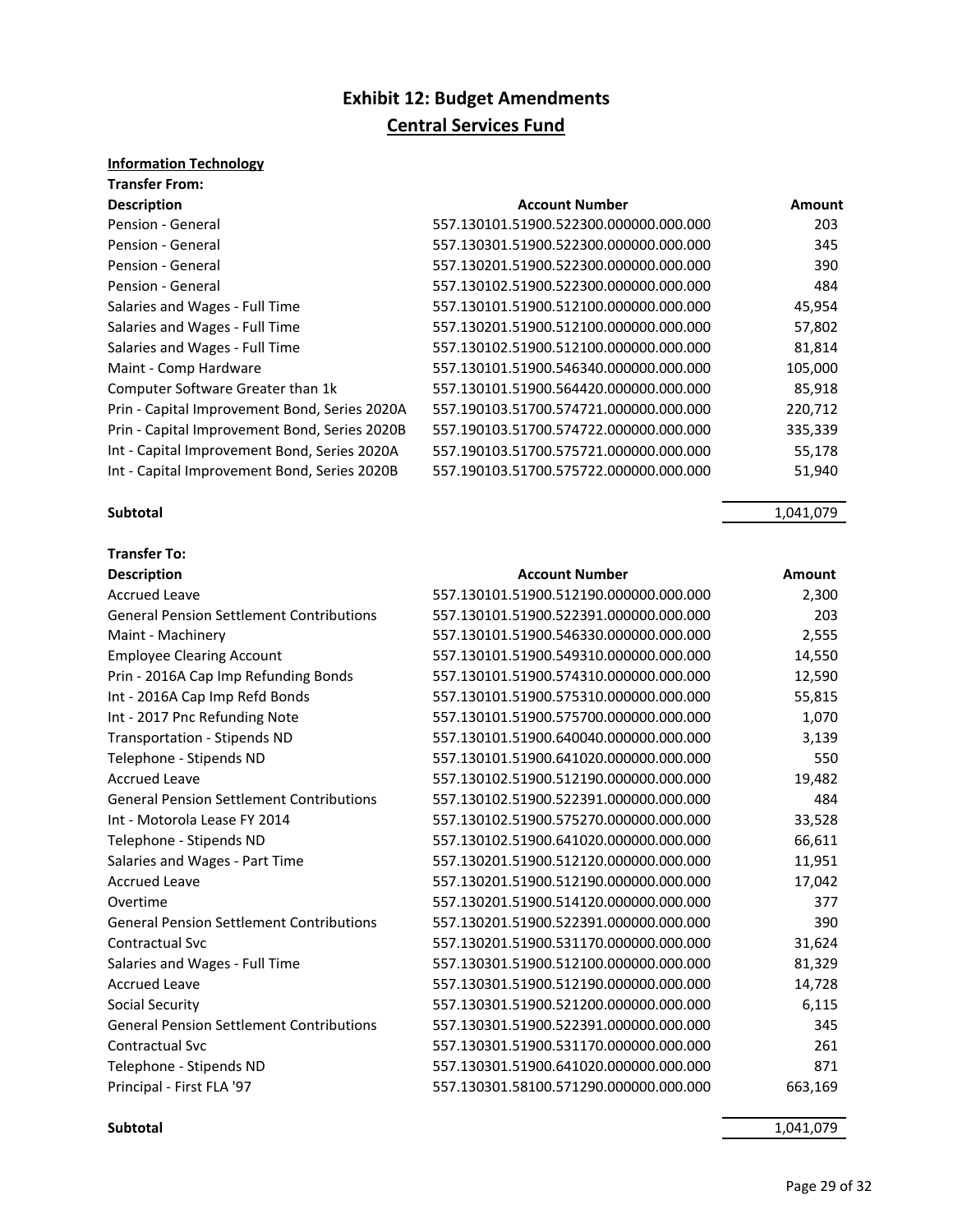### **Exhibit 12: Budget Amendments Central Services Fund**

### **Design and Construction Management**

| <b>Transfer From:</b>                           |                                        |        |
|-------------------------------------------------|----------------------------------------|--------|
| <b>Description</b>                              | <b>Account Number</b>                  | Amount |
| Salaries and Wages - Full Time                  | 557.170101.51900.512100.000000.000.000 | 44,436 |
| Pension - General                               | 557.170101.51900.522300.000000.000.000 | 1,047  |
| Subtotal                                        |                                        | 45,483 |
| <b>Transfer To:</b>                             |                                        |        |
| <b>Description</b>                              | <b>Account Number</b>                  | Amount |
| <b>Accrued Leave</b>                            | 557.170101.51900.512190.000000.000.000 | 44,011 |
| Overtime                                        | 557.170101.51900.514120.000000.000.000 | 425    |
| <b>General Pension Settlement Contributions</b> | 557.170101.51900.522391.000000.000.000 | 1,047  |

#### **Subtotal** 45,483

| <b>Public Works - Fleet</b>          |                                        |         |
|--------------------------------------|----------------------------------------|---------|
| <b>Transfer From:</b>                |                                        |         |
| <b>Description</b>                   | <b>Account Number</b>                  | Amount  |
| Salaries and Wages - Full Time       | 557.510101.51900.512100.000000.000.000 | 69,344  |
| Salaries and Wages - Part Time       | 557.510101.51900.512120.000000.000.000 | 4,366   |
| Social Security                      | 557.510101.51900.521200.000000.000.000 | 7,409   |
| Pension - General                    | 557.510101.51900.522300.000000.000.000 | 19,744  |
| <b>Audit Services</b>                | 557.510101.51900.532400.000000.000.000 | 1,700   |
| Training                             | 557.510101.51900.540030.000000.000.000 | 240     |
| <b>Equipment Rental and Lease</b>    | 557.510101.51900.544040.000000.000.000 | 9,502   |
| Maint - Equipment                    | 557.510101.51900.546310.000000.000.000 | 1,814   |
| Maint - Vehicles                     | 557.510101.51900.546320.000000.000.000 | 9,728   |
| Motor Fuel and Oil                   | 557.510101.51900.552110.000000.000.000 | 75,000  |
| Consumable Equipment and Tool        | 557.510101.51900.552140.000000.000.000 | 3,244   |
| Maint - Facilities                   | 557.510101.51900.552240.000000.000.000 | 5,205   |
| Supplies - Janitorial                | 557.510101.51900.552310.000000.000.000 | 414     |
| Uniforms                             | 557.510101.51900.552420.000000.000.000 | 1,866   |
| <b>Professional Memberships</b>      | 557.510101.51900.554260.000000.000.000 | 45      |
| Machinery and Equipment              | 557.510101.51900.564530.000000.000.000 | 29,702  |
| Prin - 2016A Cap Imp Refunding Bonds | 557.510101.51900.574310.000000.000.000 | 12,589  |
| Int - 2016A Cap Imp Refd Bonds       | 557.510101.51900.575310.000000.000.000 | 16,406  |
| Other - 2016A Cap Imp Refunding Bond | 557.510101.51900.576310.000000.000.000 | 573     |
| <b>Electricity ND</b>                | 557.510101.51900.643510.000000.000.000 | 2,469   |
| Salaries and Wages - Full Time       | 557.170101.51900.512100.000000.000.000 | 224,724 |

#### **Subtotal** 496,084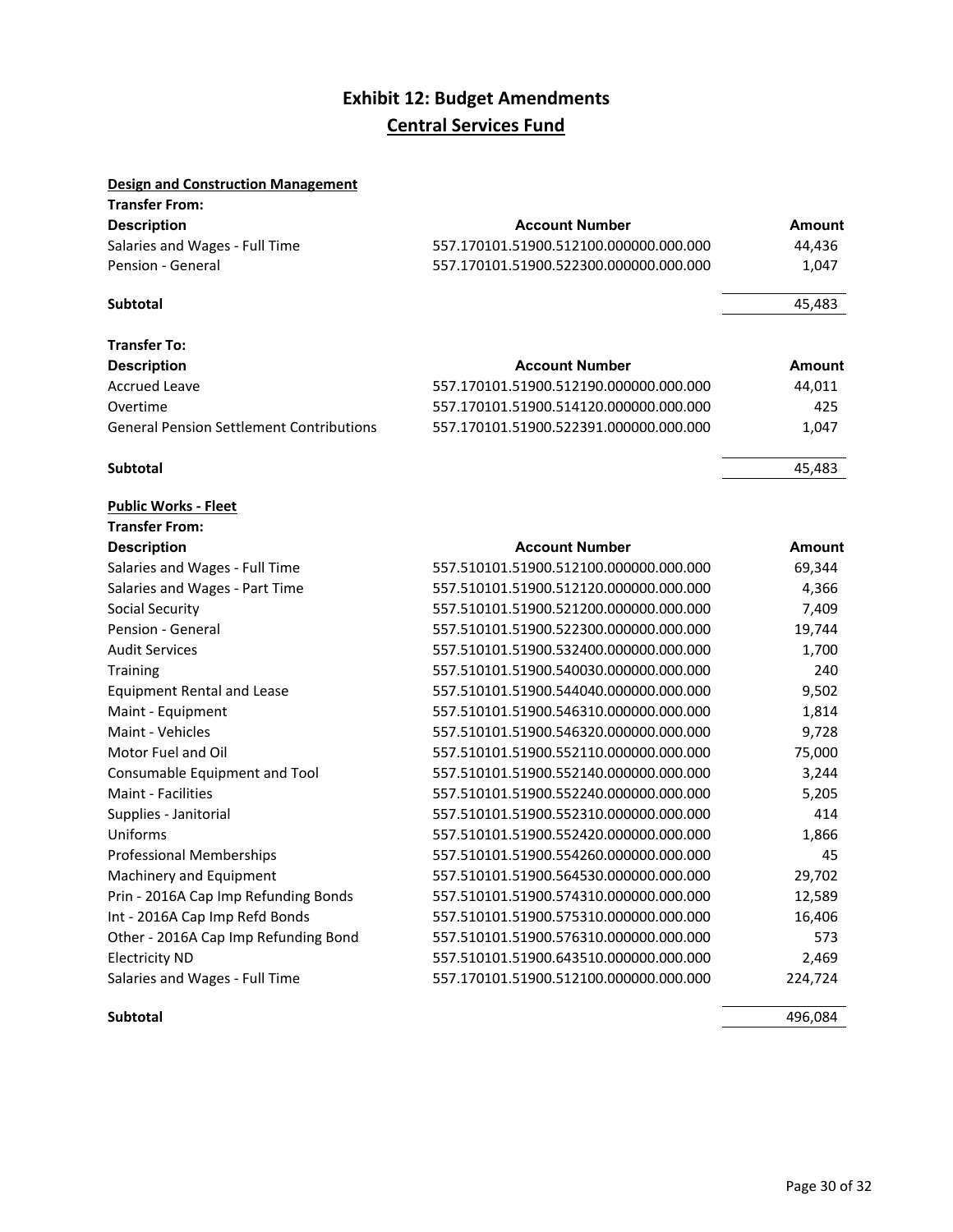## **Exhibit 12: Budget Amendments**

### **Central Services Fund**

### **Transfer To:**

| <b>Description</b>                              | <b>Account Number</b>                  | Amount  |
|-------------------------------------------------|----------------------------------------|---------|
| <b>Accrued Leave</b>                            | 557.510101.51900.512190.000000.000.000 | 3,800   |
| Overtime                                        | 557.510101.51900.514120.000000.000.000 | 11,882  |
| <b>General Pension Settlement Contributions</b> | 557.510101.51900.522391.000000.000.000 | 569     |
| <b>Other Contractual</b>                        | 557.510101.51900.534980.000000.000.000 | 1,217   |
| Maint - Police Vehicles                         | 557.510101.51900.546420.000000.000.000 | 97,996  |
| <b>Automotive Supplies</b>                      | 557.510101.51900.552120.000000.000.000 | 129,000 |
| Supplies - Chemical                             | 557.510101.51900.552330.000000.000.000 | 910     |
| <b>Office Supplies</b>                          | 557.510101.51900.551010.000000.000.000 | 400     |
| Motor Fuel and Oil - Police Vehicles            | 557.510101.51900.552610.000000.000.000 | 81,508  |
| Automotive Supplies - Police Vehicles           | 557.510101.51900.552620.000000.000.000 | 165,000 |
| Licenses and Certifications                     | 557.510101.51900.554280.000000.000.000 | 208     |
| Computer Software Greater than 1k               | 557.510101.51900.564420.000000.000.000 | 1,605   |
| Water ND                                        | 557.510101.51900.643520.000000.000.000 | 1,989   |
| <b>Subtotal</b>                                 |                                        | 496.084 |

This item modifies the budgetary allocation of ARPA funds in the Central Service Fund as recommended by the City's external auditors.

| Revenue:                     |                                        |               |
|------------------------------|----------------------------------------|---------------|
| <b>Description</b>           | <b>Account Number</b>                  | Amount        |
| Transfer in from - ARPA Fund | 557.190102.38100.381001.000000.000.000 | (1,222,985)   |
| <b>Subtotal</b>              |                                        | (1,222,985)   |
| Expenditures:                |                                        |               |
| <b>Description</b>           | <b>Account Number</b>                  | Amount        |
| ARP - PD Vehicles            | 557.209901.52100.564520.001453.000.000 | (1, 194, 985) |
| ARP - EOC computers          | 557.139901.52900.552150.001452.000.000 | (28,000)      |
| <b>Subtotal</b>              |                                        | (1,222,985)   |